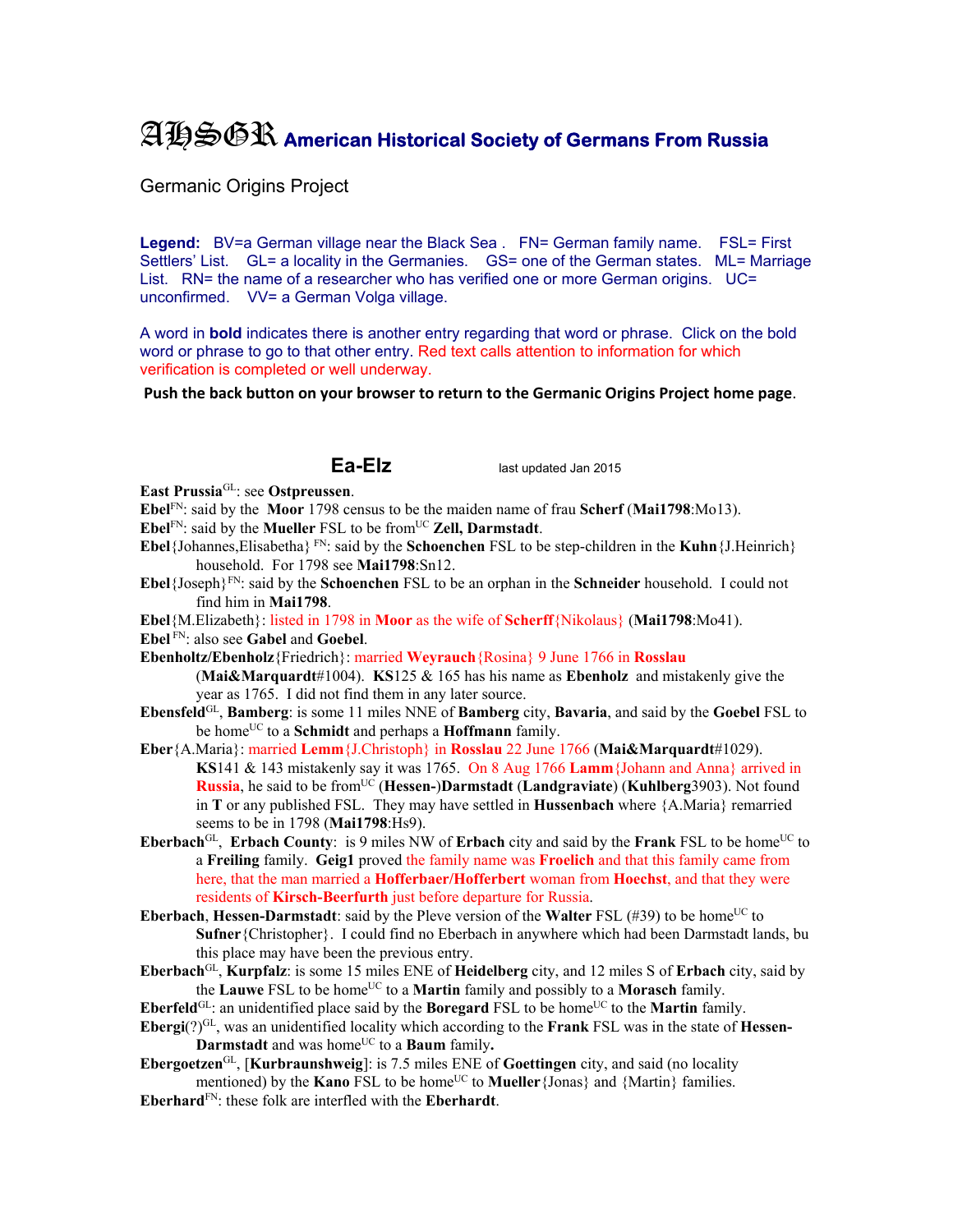**Eberhardt**<sup>FN</sup>{J.Daniel}: said by the **Brabander** FSL to be from<sup>UC</sup> **Kalzhof**?, **Bupaterpronsk**?.

**Eberhardt**FN{Johannes}: said by the **Brabander** FSL to be a brother-in-law? Living in the Zimmer household. In 1798 the name was spelled **Eberhard** (**Mai1798**:Bn08).

**Eberhardt**FN: said by the **Ernestinendorf** FSL to be an orphan boy in the **Arnhold** household.

- **Eberhard**FN: listed by the 1816 **Glueckstal** census (**KS**:669, 388) with no origin. Using **FHL**(1,569,075 and 1,569,082), the **GCRA** proved origin in **Reutlingen**, **Reutlingen** [**Amt**], **Wuerttemberg**. See their book for more detail. Also spelled **Eberhardt**, **Obergard**, **Oberhard**, **Oberhardt**, and **Oberhart**.
- **Eberhard**FN: also see **Leonhard** of **Glueckstal**.

**Eberhard**<sup>FN</sup>: according to the **Goebel** FSL this was the maiden name of **Bittner** (from<sup>UC</sup> **Mittelsinn, Wuerzburg**)'s wife.

- **Eberhard**<sup>FN</sup>{Christoph}: Danish records say this Lutheran left<sup>UC</sup> Spoeck, Staffort Unteramt, Karlsruhe **Oberamt, Baden-Durlach Margraviate** arriving at **Schleswig city, Schleswig Royal Duchy** in July 1761; he, his wife, and 2 daughters lived at  $#1$  "Gott behuet!" in Colony  $\overline{G}9$ "Christiansholm", Gottorf Amt, leaving in May 1765 (**EEE** pp.385-386, for more detail see that). Although they evidently went to **Russia**, records there have so far not been found for the older members of the family (**EEE** pp.385-386, for more detail see that). And see the next entry:
- Eberhard<sup>FN</sup>{Georg}: Danish records say this Lutheran left<sup>UC</sup> Spoeck, Staffort Unteramt, Karlsruhe **Oberamt, Baden-Durlach Margraviate** arriving at **Flensburg, Schleswig Royal Duchy** in July 1761; he and his wife lived at #2 "Nordstern", leaving in Jan. 1765. They are recorded in the 1775 **Grimm** Census #47 (**EEE** pp.385-386, for more detail see that).
- **Eberhard/Eberhardt**<sup>FN</sup>{J.Adam}: Danish records reveal that this Lutheran son of {Christoph} arrived at **Schleswig city** with his parents, but that he and his wife, **Mez**{Eva Catharina}, lived separately at #4 "Cimbrien" in Colony G9 "Christianholm" Gottorf Amt until leaving in Jan. 1765. They are recorded in the **Grimm** 1775 census #46 (**EEE**p.386, for more detail see that). For 1798 see **Mai1798**:Gm59, Kf10, Sb21).
- **Eberhardt**<sup>FN</sup>: said (no locality mentioned) by the **Katharinenstadt** FSL to be from<sup>UC</sup> **Nassau-Usingen** (no locality mentioned) with a **Rohr** wife fromUC **Darmstadt**. Later spelled **Eberhard** (**Mai1798**:Ka20, 25); his wife's maiden name is given as **Jokel** (Ka20).
- **Eberhardt**FN{Johannes}: his widow said by the **Huck** FSL to be fromUC **Isenburg** (no locality mentioned).
- **Eberhard/Eberhardt** FN{Georg}: Danish records say this man of the Reformed faith from **Schriesheim, Heidelberg Oberamt, Kurpfalz** arrived at **Fridericia, Juetland Royal Province** in Nov. 1759; he, his wife and 2 chidren lived in Colony J2 "Friderichsheede", Silkeborg Amt, which they left in Jan. 1765 (**EEE** p.387, for more detail see that). Said by the **Moor** FSL #4 to be fromUC **Kurpfalz** (no locality mentioned). The family name was spelled **Eberhard** in 1798 (**Mai1798**:Mo66).
- **Eberhard**{Matthaeus,Friedrich,Georg}FN: listed by the 1858 **Neudorf** census (#241, 242) without origin and said by **KS**:250 to be from **Wittendorf**, **Freudenstadt** [**Amt**], **Wuerttemberg**. Using **FHL**#1,884,477, the **GCRA** proved this origin. See their book for much more. Also spelled **Eberhardt**.
- **Eberhard**{Michel}<sup>FN</sup>: said by **KS**:250 to have gone to<sup>UC</sup> **Neudorf** from<sup>UC</sup> **Hildesheim**, **Bruchsal** [Amt], **Baden**. The **GCRA** found that this man never was in **Neudorf**. See their book for more.
- **Eberhard**{Michel}<sup>FN</sup>: said by **KS**:250 to have gone to<sup>UC</sup> **Neudorf** from<sup>UC</sup> **Sterneck**, **Freudenstadt** [Amt], **Wuerttemberg**. The **GCRA** found that this man never was in **Neudorf**. See their book for more.
- **Eberhardt**FN{Magdalena}: said by the **Norka** FSL to be the orphaned daughter of Martin Eberhardt living in the **Kleiber** household. For 1798 see **Mai1798**:Kz8.
- **Eberhardt**<sup>FN</sup>{Susanna}: this widow was said by the **Norka** FSL to be from<sup>UC</sup> **Isenburg** (no locality mentioned). Spelled **Ebert** and **Eberhard** in 1798 (**Mai1798**:Nr96).
- **Eberhardt**<sup>FN</sup>: said by the **Warenburg** FSL to be from<sup>UC</sup> **Wolfgang**, **Hanau [County**]. I could not find them in **Mai1798**.
- **Eberhard**{Hermann}: **KS125-126** says he left **Mauswinkel** near **Gelnhausen** and married in **Rosslau** in 1765. I did not find him in either **Mai&Marquart**, or any published FSL or in **Mai1798**.
- **Eberhardt**<sup>FN</sup>{Isaak}: said by **Kulberg3156** to be from<sup>UC</sup> **Isenburg** (no locality mentioned). **Eberhardt**FN: this family name was found recorded in **Kirburg** marriage records 1762-1767; see **Flegel**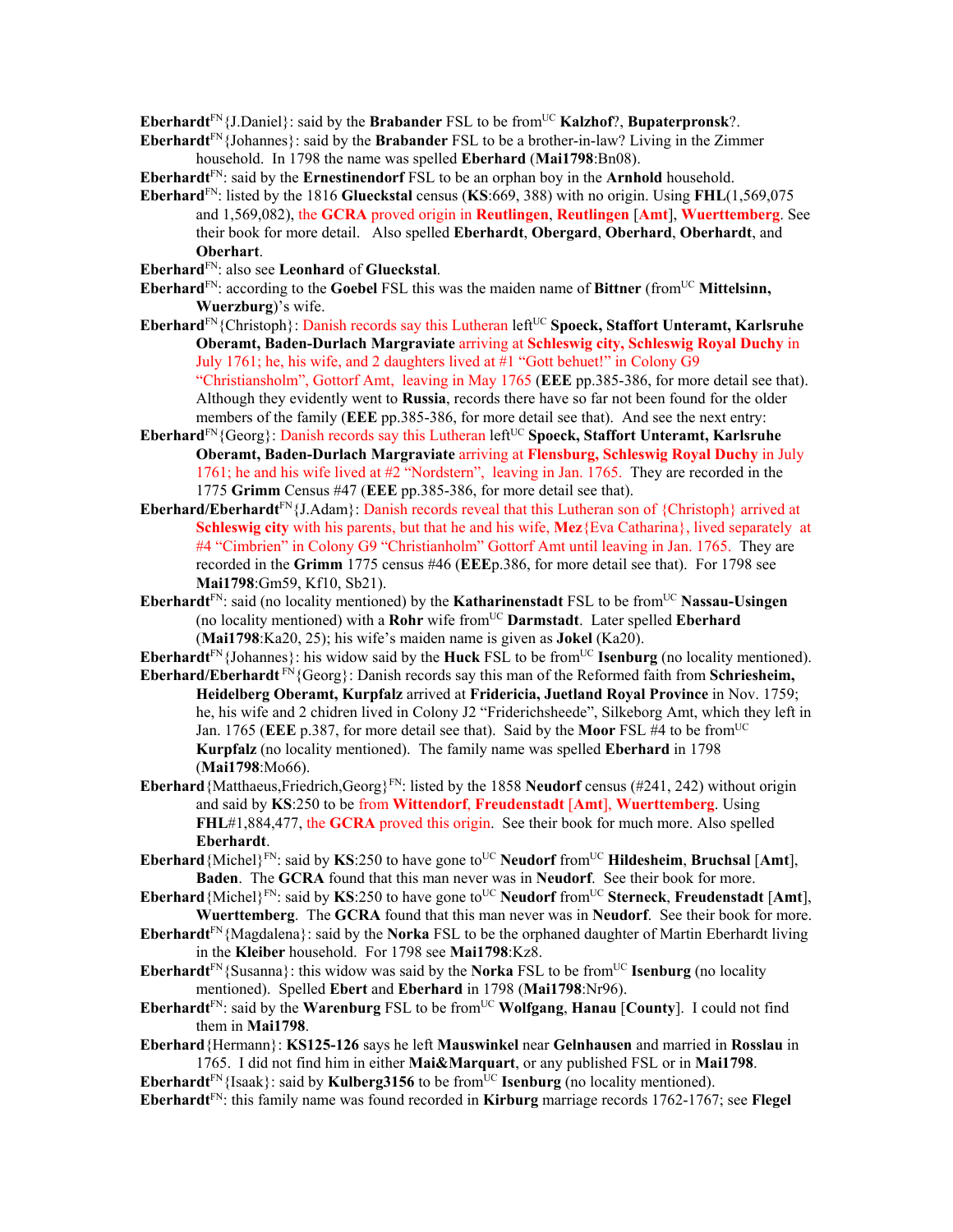trip.

- **Eberhaus**<sup>FN</sup>: said by the **Reinhard** FSL to be from<sup>UC</sup> **Hel**?, **Herzogtum Branzwon**?, with a step-son in the household. Spelled **Ebershausen** in 1798 (**Mai1798**:Rh12).
- **Eberhaus**<sup>FN</sup>: the wife was said (no locality mentioned) by the **Reinhard** FSL to be from<sup>UC</sup> **Hannover** [aka **Kurbraunschweig**].
- **Eberle**FN: said by the **Bergdorf** 1858 census (**KS**:667, 250) to have been **Daisbach**, **Sinsheim** [**Amt**], **Baden**, while his death record said he was born in **Neudingen**, **Oehningen Amt**, which is a Catholic village. The **GCRA** checked records of the Eberle family both in **Neudingen, Oehningen Amt, Wuerttemberg,** and in **Daisbach** but were unable to find the birth of this particular settler. See their book for more detail.
- **Eberle**FN: said by the **Koehler** FSL to be the maiden name of frau **Siebert**.
- **Eberle**FN: said by the **Pfeiffer** FSL to be fromUC **Neustadt**, **Pfalz**.
- Eberle<sup>FN</sup>: said by the **Volmer** FSL to be from<sup>UC</sup> **Rothenburg.** Later spelled Ertel and Ertle.
- **Eberlein**?FN: said by the **Jost** FSL to be from<sup>UC</sup> **Hellburg**?. I could not find this family in the 1798 Volga censuses.
- **Eberlein**<sup>FN</sup>: said by the **Laub** FSL to be from<sup>UC</sup> **Appenrod, Darmstadt**. In 1798 the wife's maiden name was given as **Bauer** (**Mai1798**:Lb23).
- **Eberlein** FN: said by the **Seelmann** FSL to be from<sup>UC</sup> **Ton**?, **Kurpfalz**. For 1798 see **Mai1798**:Sm25.
- **Eberlein/Heberlein**{J.Christoph}: **KS**126 says this **Eberlein** man fromUC **Rebgeshain** near **Lauterbach** married **Stein**{M.Elisabeth} in **Buedingen.** They did marry there 13 May 1766; that record said he was fromUC **Reppeshain**, **Ulrichstein** and that she was fromUC **Ulrichstein** 
	- (**Mai&Marquardt**#637). On 14 September 1766 **Heberlein**{Johann & Maria} with daughter {Anna} arrived in **Russia**, he said to be from **Riedesel** (**Kulberg**6400). Not found in any later source. The first sentence of **Mai&Maruardt** note 630 is in error confuses this man with the **Heberlein** man from **Saxony**.
- Eberlin/Eberling?<sup>FN</sup>: said by the Preuss FSL to be from<sup>UC</sup> Stierstadt, Mainz.
- **Eberling**FN: said by the **Kraft** FSL to be fromUC **Sachsenhausen**.
- **Eberling**FN{Heinrich Karl}: said by the **Norka** FSL to be from<sup>UC</sup> **Isenburg** (no locality mentioned). For 1798 see **Mai1798**:Nr102, 101.
- **Eberling**{Johannes}: from<sup>UC</sup> **Isenburg married Weber**{Johannette K.} in **Buedingen** on 3 June 1766 (**Mai&Marquardt**#678). **KS126** said he was from **Wenings** near **Buedingen**. On 29 August 1766 {Johannes & Catharina} arrived in **Russia**, he said to come from **Isenburg** (**Kulberg**3716). Later in 1766 they took transport in **Oranienbaum** for the **Volga (**T618-619). By 26 Aug 1767 they had settled at **Norka** FSL  $#188$  which said he was from<sup>UC</sup> **Isenburg** (no locality mentioned). For 1798 see **Mai1798**:Nr103 and perhaps Bd48?
- **Eberling**FN{A.Maria}: she married on 13 March 1766 **Mueller**{Ernst Wilhelm} in **Buedingen** (**Mai&Marquardt**#423). **KS**126 mentions her. In 1767 they were recorded in the **Norka FSL**  (#21).
- **Eberling**<sup>FN</sup>: said by the **Urbach** FSL to be from<sup>UC</sup> **Halle**, [**Kur-**]Brandenburg. In 1775 he is reported as "escaped" (**Mai1798**:Mv2895).
- **Eberling**FN: his wife, the former widow **Hannemann**, was said by the **Urbach** FSL to be fromUC **Nordhausen** [**Imperial City**].
- **Eberling**{given name not there}: **KS126** says this person left **Buedingen** for **Russia**.
- **Eberling**{M.Petronella}: fromUC **Buedingen** married **Loeffler**{J.Friedrich} in **Buedingen** 17 April 1766 (**Mai&Marquardt**#549). On 4 July 1766 {Friedrich & Anna} arrived in **Russia** (**Kulberg**1914). Not found in any later source.
- **Eberling**FN: also see **Eberlin** and **Eherling** .
- **Ebermann**?<sup>FN</sup>: said by the **Dreispitz** FSL to be from<sup>UC</sup> **Postsdam**, **Brandenburg**. I could not find this family in the 1798 Volga censuses.
- **Ebernburg**(?)GL, **Zweibruecken**: an unidentified place said by the **Herzog** FSL to be home to a **Becker**  family, and probably a **Kuhn** family as well.
- **Ebers**<sup>FN</sup>: said by the **Keller** FSL to be from<sup>UC</sup> **Kottenheim**, **Bassenheim** [**Barony**], with **Rauch** orphan boys in the household. I could not find the **Ebers** family in the 1798 Volga censuses.
- **Ebersbach**<sup>GL</sup>, **Wittenberg**: said by the **Dreispitz** FSL to be home<sup>UC</sup> to a **Feidel** family. I think Wittenberg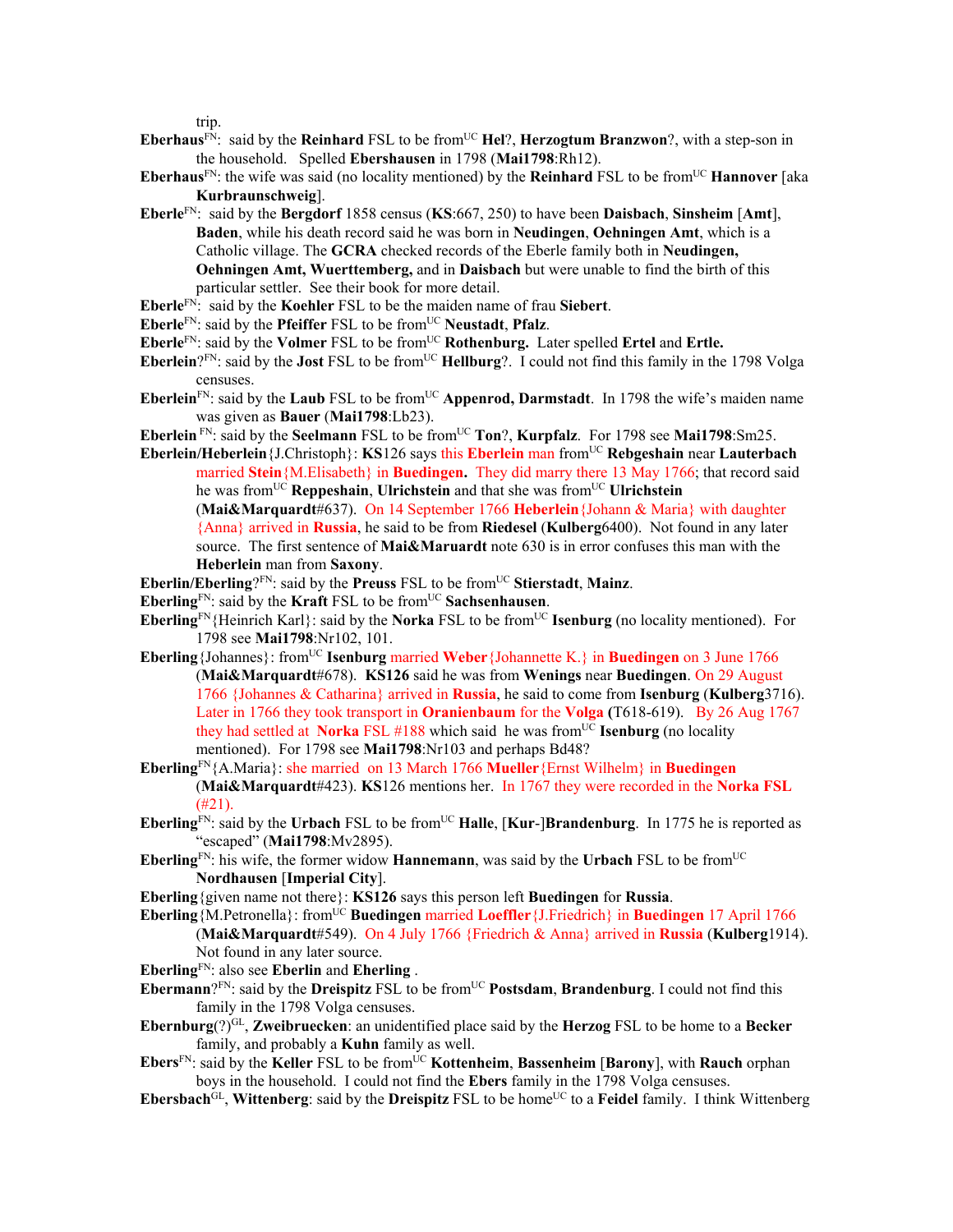here is actually the **Wuerttemberg Duchy** and that the place is some 16 miles ESE of **Stuttgart**  city.

**Ebershausen**FN: see **Eberhaus**.

- **Eberspiel**GL, **Calw** [Amt], **Wuerttemberg**: is some 2.5 miles NW of **Calw** city, and said by **KS**:433 to be home<sup>UC</sup> to the **Schnuerle** family that went to **Bergdorf**; see the **GCRA** book for more details.
- **Eberstadt**GL, [**Hessen-**] **Darmstadt** [**Landgraviate**]: was just about 3 miles S of **Darmstadt** city center, and said by the **Laub** FSL to be home<sup>UC</sup> to a **Kreutzer** family. Corina Hirt proved this hoeme to **Buss**{Johannes & Elisabeth nee **Kuch**.According to Kevan **Hansen**, volime I, page 66, this parish was immediately S of **Darmstadt** city.
- **Eberstein County**: probably seated at **Ebersteinburg** in the Murg River valley some 16 miles SSW of **Karlsruhe**. See **Ebescht**.
- **Ebersteinburg**: likely seat of **Eberstein County**, in the Murg River valley some 16 miles SSW of **Karlsruhe**, **Baden-Wuerttemberg**.
- **Ebert**<sup>FN</sup>: said by the **Ernestinendorf** FSL to be from<sup>UC</sup> Griedelbach which Pleve says Kuhlberg says is in Solms. For 1794 and 1798 see **Mai1798**:Mv582 and Er9.
- **Ebert**{J.Peter}: **KS126** says he, his wife and 2 children left **Griedelbach** near **Wetzlar**. The **Ernestinendorf** FSL ( $#13$ ) said he was from<sup>UC</sup> Griedelbach which Pleve says Kuhlberg says is in **Solms**.
- **Ebert**{Christina Sophia}: on 10 April 1766 in **Rosslau** married **Balzer/Baltzer**{Christoph(er)} (**Mai&Marquardt**#942, **KS**119, 126) By July 1767 they had settled in **Paulskaya** FSL #26 with two **Boxhorn** orphan boys in the household (FSL #26a).

**Ebert**FN: this family name was found recorded in **Herborn** marriage records 1762-1767; see **Flegel** trip. **Ebert**FN: also see **Eberhardt**.

- **Ebescht** $(?)^{GS}$ : Said (no locality mentioned) by the **Boaro** FSL to be home<sup>UC</sup> to a **Mueller** family. This may well have been the County of **Eberstein**, seated probably at **Ebersteinburg**, in the Murg River valley.
- **Ebingen**GL, **Wuerttemberg**: is just 1 miles E of Albstadt in the Swabian Alps, and said by the **Laub** FSL to be home<sup>UC</sup> to a **Strasser** family.
- **Echem<sup>GL</sup>, Sachsen**: is some 7 miles NE of **Lueneburg**, and said by the **Boaro** FSL to be home<sup>UC</sup> to a **Mueller** family.
- **Echenbrunn**, **Bamberg** [Bishopric]: an unidentified place said by the Leitsinger FSL to be home<sup>UC</sup> to a **Sommer** family. The only Echenbrunn I have found is 22 miles NE of **Ulm** city and was then in the **Pfalz-Neuburg Duchy**.
- **Echenhuth**<sup>FN</sup>: said by the **Norka** FSL to be from<sup>UC</sup> **Isenburg** (no locality mentioned). I could not find this man in **Mai1798**. In 1768 he was reportedly working in Saratov. Might this have been **Eisenhut**?
- **Echenrodt**GL: is now **Eckenreid**, some 10 miles SSW of **Fulda** city. According to the **Buedingen** ML this was in the area of **Hutten** and the home<sup>UC</sup> of a **Proescher** man who married in 1766 a **Reiss** woman; by 1767 the couple was in **Koehler** [where his name was given as **Brescher**]; Stumpp said this place was Eckenrot near Bingen [which was in the 1760's in **Kurmainz**] (**Mai&Marquardt**#580). According to the **Koehler** FSL it was within the **Fulda Bishopric**.

 $\mathbf{Eching}^{\text{GL}}$ : an unidentified place said by the **Paulskaya** FSL to be home<sup>UC</sup> to a **Spahnnagel** family. There

- are at least 3 such placenames in Germany, all in present-day Bavaria.
- **Echt**<sup>FN</sup>: said by the **Walter** FSL to be from<sup>UC</sup> **Kitsheim, Wuertsburg**.
- **Echterdingen**GL, **Esslingen** [**Amt**], **Wuerttemberg**: is some 7.5 miles SW of **Esslingen-am-Neckar**, and proven by **GCRA** to be home to the **Heimerdinger** family that went to **Glueckstal**, and possibly to the family of the Scherer woman who married one of the **Heimerdinger**s. See the **GCRA** book for more details.
- **Echterdingen**, [**Wuerttemberg Duchy**] GL: is 11 km S of **Stuttgart** city, and was said by the **Shcherbakovka** FSL to be home<sup>UC</sup> to the **Afner** family. This is the same place as the preceding entry, except 50 years earlier.
- **Echternach**GL, **Kurtrier**: is some 10 miles NW of **Trier** city said by the **Mariental** FSL to be home<sup>UC</sup> to a **Hansel** family.
- **Echzell**GL: said by the **Mueller** FSL to be home<sup>UC</sup> to a **Kuehn** family. There is an Echzell in Hesse some 4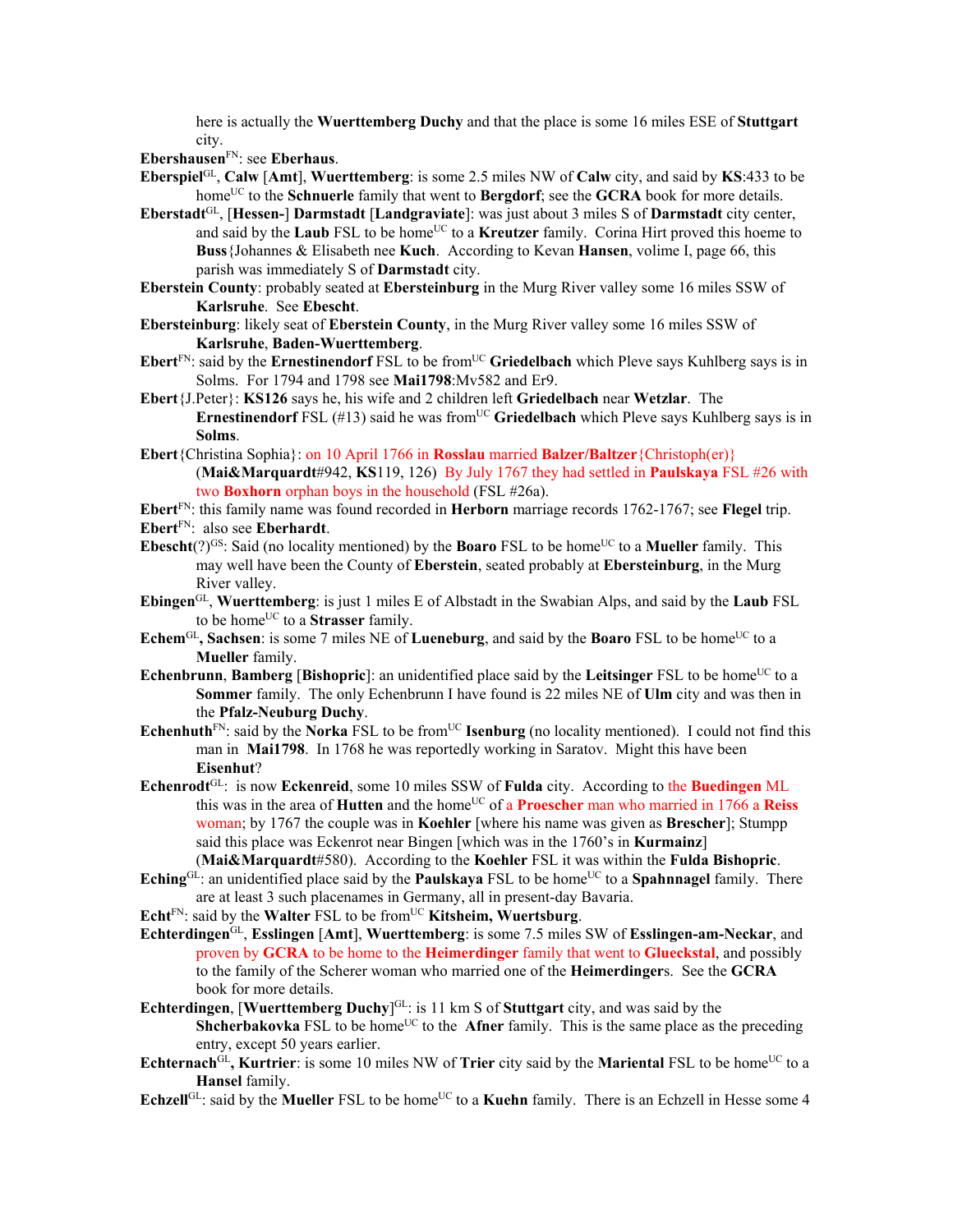miles W of **Nidda** town.

**Eck**{Margaretha}: By 3 Aug 1767 she and her **Riedel** husband {Martin} had settled at **Katharinenstadt** FSL  $\#312$ , he said to be from<sup>UC</sup> Langheim, Ansbach. No more information

- **Eck**FN{Johann}: said by the **Kraft** FSL  $(\#12)$  to be from<sup>UC</sup> **Daenemark** (no locality mentioned).
- **Eck**FN{Katharina}: said by the **Ober-Monjou** movement chart in 1784 to be the maiden name of the widow **Speister** (**Mai1798**:Mv2063).
- **Eck** {Jacob}: said by the Recruiter Beauregard list to have been from<sup>UC</sup> Orb (Lk130). A possible illegitimate son was in **Rosenheim** in 1798 (**Mai1798**:Rm52); not found in any FSL and with no earlier colony mentioned, there would seem to be a slight chance that this family first settled in **Rosenheim**.
- **Eck**{Jakob}FN: said by the 1798 **Rosenheim** census (Rm52) to be the illegitimate son of **Markstaller**{Margaret}. I could find no likely Eck father for this boy, except perhaps **Eck**{Jacob} #130 in Lokators Beauregard (Pleve IV).
- **Eck**{Heinrich}: **KS**126 says he left **Montau** near **Schwetz** [**W.Prussia**] for Russia. I did not find him in any published FSL or in **Mai1798**.
- **Eckardt**FN: filed among the **Eckhard**s.
- **Eckart**FN: filed among the **Eckhard**s.
- **Eckert**FN: filed among the **Eckhard**s.
- **Eckhard/Eckhardt/Eckert/Eckart/Eckardt/Ekhart**FN: all listed amonst the **Eckard**s in the following: **Eckert/Eckhardt**<sup>FN</sup>{Christoph}: said by the **Bangert** FSL  $\#22$  to be from<sup>UC</sup> **Esch**, **Nassau**. In 1798
- spelled Eckhardt and the wife's maiden name was given as **Beiser** (**Mai1798**:Bg11 and 7).
- **Eckhardt**<sup>FN</sup>{J.Peter}: said by the **Bettinger** FSL to be from<sup>UC</sup> **Marburg**. This couple surely died prior to the 1798 Volga census.
- **Eckard**<sup>FN</sup>: listed by **KS**:251 with no origin, but the 1816 **Kassel** census (#85) said this family came from<sup>UC</sup> **Flein**, **Heilbronn** [**Amt**], **Wuerttemberg**. Using **FHL**#717,097, the **GCRA** proved that both this man and his **Haas** wife came from **Ingolsheim**, **Hunspach**, **Sulz** [**Amt**], **Elsass**. See their book for more. Also spelled **Eckardt** and **Eckart**.
- **Eckert**FN{Hartman}: said by the **Frank** FSL #47 to be fromUC **Kidow**(?), **Hessen-Darmstadt**.
- **Eckardt**{J.Jacob}: **Dorothy Hoff Thomas** and **Doris Evans** have traced this man's lineage in **Nidda**, [**Hessen-Darmstadt Landgraviate**] (now **Hesse**) back to {Jost} in 1631 in **Nidda**; they say he arrived in **Oranienbaum**, **Russia** on 15 September 1766 and then settled in **Frank**. He did arrive on that date, in the company of the **Eckert**{Hartman} of the previous entry (**Kuhlberg6330 & 6331**). And they were together on transport heading for the **Volga** (**Transport7056 & 7061**). However, only {Hartman} shows up in the **Frank** FSL #426. {J.Jacob} does not show up in any published FSL so likely died, either on the trip down the Volga, or immediately after arrival in **Frank** before the **Frank** FSL was put together. Lineage for {J.Jacob} can be found by clicking on http://cvgs.cu-portland.edu/origins/e/eckhardt\_frank.cfm.
- **Eckert**<sup>FN</sup>{Anton}: said by the **Huck** FSL #9 to be from<sup>UC</sup> **Isenburg** (no locality mentioned).
- **Eckhardt**?/**Eckhart/Eckert** $F_N$ {Konrad}: said by the **Huck** FSL #24 to be from<sup>UC</sup> **Isenburg** (no locality mentioned).
- **Eckhardt**?/**Eckhart/Eckert** $F_N$ {Johannes}: said by the **Huck** FSL #89 to be from<sup>UC</sup> **Isenburg** (no locality mentioned).
- **Eckhardt**?/**Eckhart/Eckert**<sup>FN</sup>{Konrad}: said by the **Huck** FSL #24 to be from<sup>UC</sup> **Isenburg** (no locality mentioned). On 20 July 1767 this couple arrived at **Krasnoyar** FSL #4 when they were reported to be from<sup>UC</sup> Laubach.
- **Eckert**{M.Margar./A.Margaretha?}: from<sup>UC</sup> Spielberg, [Isenburg-Birstein County she married **Rau**{Philip} in Buedingen 9 April 1766 (**Mai&Marquardt**#504). FromUC **Isenburg County**, and wife of **Rauh**{Philip}; their son {Johan} was baptized 4 June 1766 in **Luebeck**  (**Mai&Marquardt**#1318). **Rau**{Philipp}with his wife {A.Margaretha} without the son arrived in **Russia** 8 Aug 1766 (**Kulberg**4126). Not found in **T**. This parobably is the couple who before 17 Aug 1767 settled at **Huck** FSL #71, he said to be fromUC **Fulda**.
- **Eckardt**<sup>FN</sup>{J.Christian}: said by the **Katharinenstadt** FSL #159 to be from<sup>UC</sup> **Halberstadt**, **Brandenburg**.
- **Eckardt**<sup>FN</sup>{G.Heinrich}: said by the **Katharinenstadt** FSL #64 to be from<sup>UC</sup> **Klauser, Hannover** with a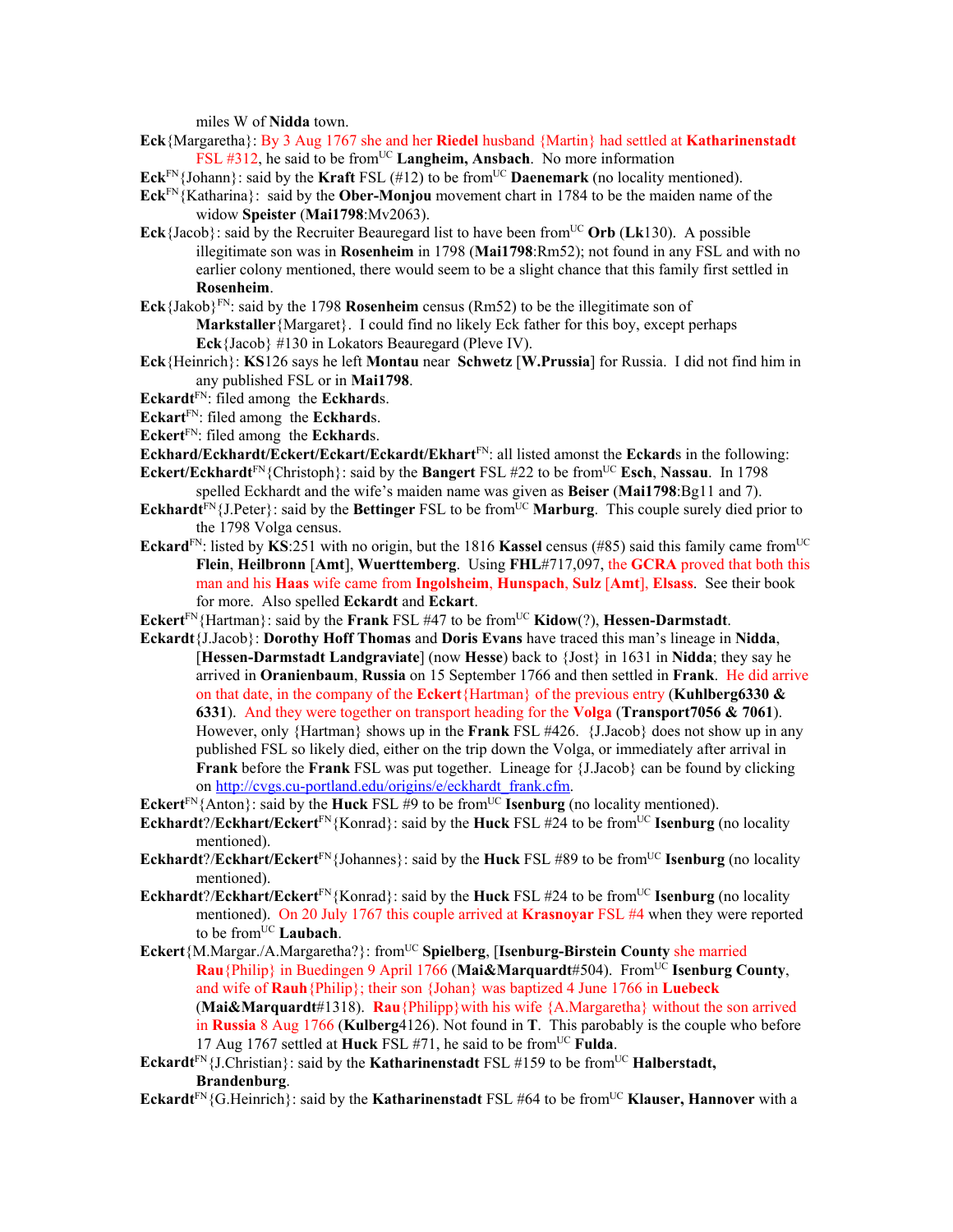**Fromm** wife from<sup>UC</sup> Gluekstadt.

**Eckart**<sup>FN</sup>{Albrecht}: said by the **Kolb** FSL #15 to be from<sup>UC</sup> **Bayreuth** (no locality mentioned).

- **Eckardt**FNKarl/Carl}: this step-son was said by the **Laub** FSL #46a to be living in the **Sasse** household, which may indicate that frau **Sasse** was formerly frau Eckardt. . In 1798 the family name was spelled **Eckhardt** (**Mai1798**:Lw43).
- **Eckhardt**<sup>FN</sup>{Konrad}: said by the **Krasnoyar** FSL #103 to be from<sup>UC</sup> Nidda, Darmstadt. According to a Luebeck ML this **Eckhard** man from<sup>UC</sup> Darmstadt married in 1766 a Walter woman (**Mai&Marquardt**#263).

**Eckhard** $\text{FN}\{\text{Johannes}\}$ : said by the **Krasnoyar** FSL #37 to be from<sup>UC</sup> **Laubach, Solms.** 

- **Eckart**{J.Heinrich}: **KS126** has 2 entries for him, combined they say: he was born in 1716, married first **Burg**{A.Elisabeth} with children born 1742-1748; 2<sup>nd</sup> wife was **Becker**{Elisabeth} from<sup>UC</sup> **Gonterskirchen** near **Nidda** with children born 1761-63. Next he married **Backe**{Sofia E.} in 1765 in **Rosslau**. The date was 22 September (**Mai&Marquardt**#874).
- **Eckart/Eckardt**<sup>FN</sup>{Johannes}: said by the **Krasnoyar** FSL #37 to be from<sup>UC</sup> **Laubach.** One of these Eckart men may have **Eckard/Eckardt/Eckhardt**{Conrad}: from<sup>UC</sup> **Darmstadt** married **Walter**{Catharina} in **Luebeck** 17 July 1766 (**Mai&Marquardt**#263). On 29 Aug 1766 **Eckardt**{Conrad&Anna} arrived in **Russia**, he said to be from **Darmstadt** (**Kulberg**3745). Not found in **T**. By 20 July 1767 **Eckhardt**{Konrad & Catharina} had settled at **Krasnoyar** FSL #103, he said to be fromUC **Nidda**, [**Hessen-**]**Darmstadt** [**Landgraviate**].
- **Eckardt**{Karl}: son age 16 of{ Katharina} and stepson-of her husband **Sasse**{Nicolaus} from<sup>UC</sup> **Mecklenburg** per **Laub** FSL #46a & 46.
- **Eckhard/Eckhardt**FN{Peter}: said by the **Louis** FSL #5 to be fromUC **Meisenheim**, **Zweibruecken**. In 1798 the family name was spelled **Eckhardt** (**Mai1798**:Ls18).
- **Eckert**FN{Margaretha}: according to the **Buedingen** ML, an **Eckert** woman fromUC **Spielberg**[, **Isenburg-Birstein**?] married a **Rau** man in 1766; the couple then went to **Huck** FSL #71 (**Mai&Marquardt**#504).
- **Eckhardt**<sup>FN</sup>{J.Friedberg}: said by the **Neidermonjou** FSL #53 to be from<sup>UC</sup> **Friedberg**. For 1798 see **Mai1798**: Nm35.
- **Eckart/Eckhardt/Eckert**FN{J.Hinrich/G.Heinrich?}: married **Werth**{Marg.} 22 May 1766 in **Luebeck** (**Mai&Marquardt**#1185). **Eckhardt**{Johann & Catharina} arrived in **Russia** 4 July 1766 he said to be from<sup>UC</sup> Isenburg (Kulberg1504). Not found in **T**. By 7 June 1767 {J.Heinrich  $\&$ Katharina} had settled at **Neidermonjou** FSL #18, he said to be from<sup>UC</sup> **Isenburg** [County]. In 1798 **Eckhardt**{Georg Heinrich} and **Werth** wife{Katharina} are still in **Neidermonjou**  (**Mai1798**:Nm04).
- **Eckardt**FN{J.Friedrich}: said by the **Reinhard** FSL #33 to be fromUC **Ostenau**?, **Daenemark**. I could not find them in **Mai1798**.
- Eckhardt<sup>FN</sup>J.Georg}: Not found in either **Kulberg** or T, but by 8 Sept 1766 he and wife {M.Katharina} and son {J.Joachim} had settled at **Schulz** FSL #18, he said to be from<sup>UC</sup> **Hessen-Kassel** [Landgraviate], she said by the to be from<sup>UC</sup> Goellnitz?, Sachsen<sup>[</sup>-Altenburg Duchy]. Their son {Joachim lived and died in **Schultz**, his widow married 2nd **Drieling**{Michael} and then died but, her son {Melchior} age 14 and her mom {Katharina} age 68 were still in the **Drieling**  household in 1798 (**Mai1798**:Rl13) .
- **Ekhart/Eckart**FN{Catharina}: married **Lang**{Melchior} 24 April 1766 in **Luebeck**; other sources spell it **Eckart** (**Mai&Marquardt**#142 & **KS**142). ). On 31 May 1766 he and wife {Anna} arrived in **Russia**, he said to be from<sup>UC</sup> **Hanau** [**County**] (**Kulberg**625). Not found in **T**. By 12 May 1767 he with wife {M.Catharina} and brother-in-law **Bensler/Benzel**{J.Jacob} had settled at **Warenburg** FSL #11 and 11a
- **Eckhardt**<sup>FN</sup>: possible early settlers of **Zuerich** said to be from<sup>UC</sup> Suhl, [Kursachsen] with a Reichmann orphan girl in the household (**Lk**1 and 1a). For 1798 see **Mai1798**:Zg16.
- **Eckert**: **KS**126 says he left **Streitberg** near **Gelnhausen** in 1766.
- **Eckhardt**{Elias}: **T**33 reported that he died on the way from **Oranienbaum** to **Saratov**.
- **Eckert**{J.Heinrich}: **KS**126 says he left **Lardenbach** near **Gruenberg** for Russia. I did not find him in any published FSL.
- **Eckhardt**FN: this family name was found recorded in **Schotten** parish records for many generations prior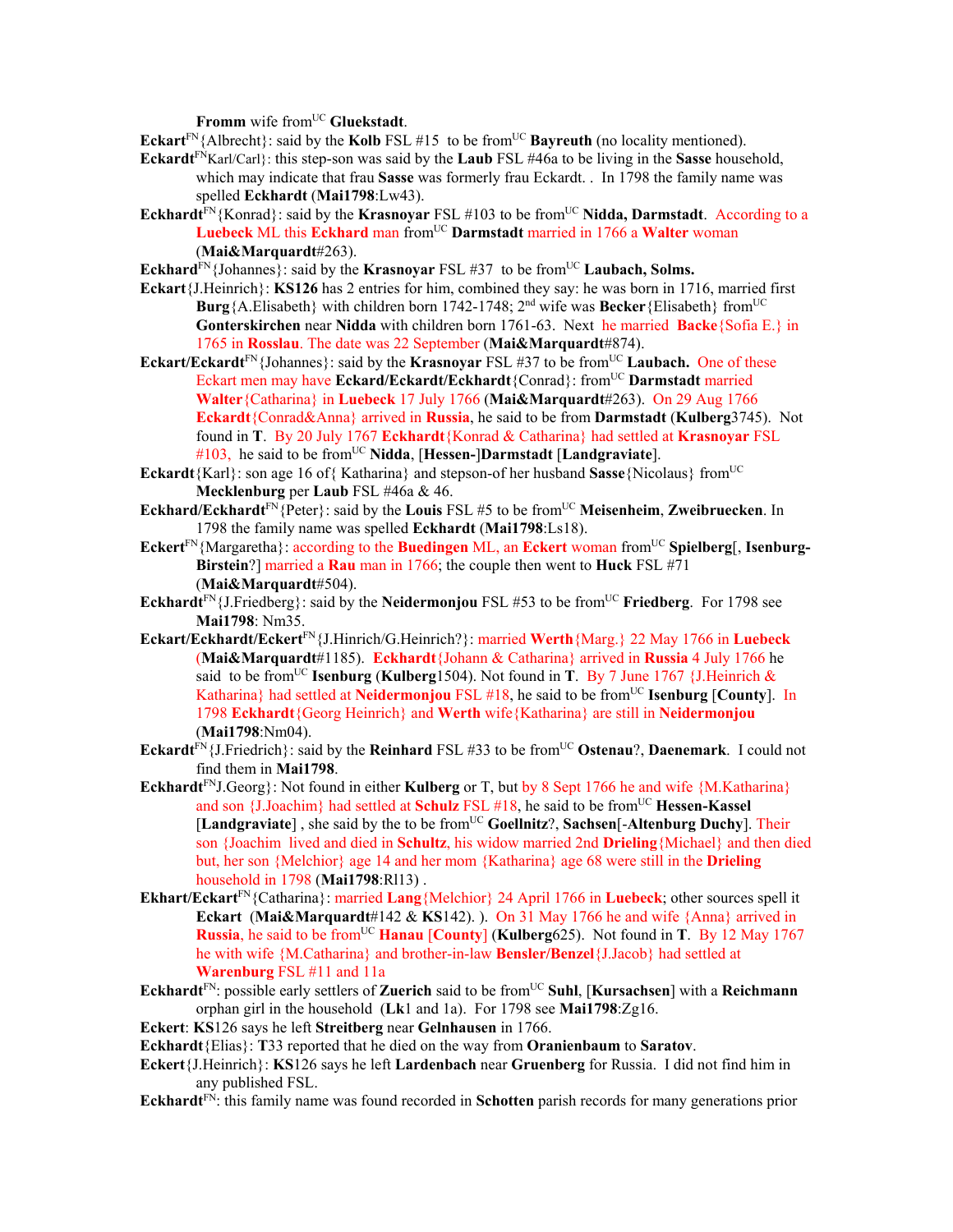to 1767; see **Flegel** trip.

This is the end of the extended Eckard/Eckardt/Eckart/Eckhard/ Eckert/etc.etc. family name entries. **Eckardt**<sup>VV</sup>: one form of the German name for **Zuerich**<sup>VV</sup>.

**Eckarsbrun**GL**,** is an unidentified locality which, according to the **Frank** FSL, was in the state of **Hessen-Darmstadt** and was home<sup>UC</sup> to a **Hoffmann** family.

**Eckartsborn**GL, **Hessen-Darmstadt**: is some 5 miles NNW of **Buedingen**; see **Ekeborn** or **Ekersporn**.

- **Eckartshausen**, **Isenburg**[**-Marienborn County**] (now Isenburg, Oberhessen): **Bonner** proved this home to the **Kaiser/Kayser** family that went to **Balzer**. He also proved it home to the **Bohn** bride of one of the two **Zieg** brothers who both married here in 1766 before proceeding to **Messer**. **Bonner** also proved that of three **Norka** first settler families: **Euler**{Johannes} was baptized here, and two of the **Hohnstein** men {Adam} & {Nicolaus}, both were baptized and married here (to a **Kraft** and a **Siebold** respectively).
- **Eckartshausen**GL: also see **Eckertshausen**.
- **Eckhart**FN: filed among the **Eckhard**s.
- **Ekhart**FN: filed among the **Eckhard**s.
- Eckel<sup>FN</sup>: said by the **Boaro** FSL to be from<sup>UC</sup> Leisel, Darmstadt. I could not find this family in the 1798 Volga censuses.
- **Eckel**<sup>FN</sup>: said by the **Ernestinendorf** FSL to be from<sup>UC</sup> **Heimbach**. Spelled **Jaekel** in 1798 (**Mai1798**:Bb31).
- **Eckel**<sup>FN</sup>: said by the **Graf** FSL to be from<sup>UC</sup> **Mannheim, Kurpfalz**.
- Eckel<sup>FN</sup>: said by the **Graf** FSL to be from<sup>UC</sup> **Regesnburg**.
- **Eckel**<sup>FN</sup>: said by the **Messer** FSL to be from<sup>UC</sup> **Isenburg** (no locality mentioned).
- **Eckel**<sup>FN</sup>: said by the **Moor** FSL to be from<sup>UC</sup> **Isenburg** (no locality mentioned).
- **Eckel**<sup>FN</sup>: said by the **Schuck** FSL to be from<sup>UC</sup> **Dieburg**, [**Kur-**]**Mainz**. Spelled **Jaekel** in 1798 (**Mai1798**:Dg13).
- **Eckel**{Nikolaus}: **KS126** says he left **Vonhausen** on the way to **Degott**. I could not find him in any published FSL or in **Mai1798**.
- **Eckenfein**? GL, [Kur-]Bayern: an unidentified place said by the Louis FSL to be home<sup>UC</sup> to a Huber family.
- **Eckenreid**GL: see **Echenrodt**.
- **Eckenshausen**<sup>GL</sup>: an unidentified place said by a **Luebeck** ML to be the home<sup>UC</sup> of a **Keyser** woman who in 1766 married a **Mueller** man; later this couple went to **Stahl-am-Karman** (**Mai&Marquardt**#221). There is an **Eschenshausen** some 17 miles SSW of **Bremen**. Also
	- might be **Eckartshausen**?
- **Eckenstaghausen**?: an unidentified place said by the **Ernestinendorf** FSL to be home<sup>UC</sup> to a **Schaefer**/**Siefert** family. This place was said by Kuhlberg to be in **Solms**. There were three different **Solms** countries.
- **Ecker**{Jakob}: married **Schmidt**{M.Magdalena} in **Luebeck** 22 May 1766 (**Mai&Marquardt**#62). **KS126** mistakenly said this was in 1765. I did not find them in any laater source.
- **Eckermann**<sup>FN</sup>: said by the **Pfeiffer** FSL to be from<sup>UC</sup> **Koenigstein**.
- **Eckersdorf**GL**, Bayreuth**: is some 3 miles W of **Bayreuth** city, and said by the **Katharinenstadt** FSL to be home<sup>UC</sup> to Goetsch and Wittenbeck families.
- **Eckert**FN : filed amonst the **Eckhard** folk.
- **Eckert**?, **Isenburg**: said by the **Schwed** FSL to be home<sup>UC</sup> to a **Herdt** family. This may have been **Eckershausen**??
- **Eckert**<sup>VV</sup>: one form of the German name for **Zuerich**<sup>VV</sup>.
- **Eckertshausen**<sup>GL</sup>: said by the **Buedingen** ML to be home<sup>UC</sup> to a **Niedenthal** man who in 1766 married an **Ickes** woman; by 1767 this couple was in **Kutter**; Stumpp says Eckertshausen is near **Buedingen** (**Mai&Marquardt**#629). This surely is **Eckartshausen** some 4 miles SW of **Buedingen**, then in **Isenburg-Buedingen County**.
- **Ecklefstein**<sup>GL/GS?</sup>: said by the **Lauwe** FSL to be home<sup>UC</sup> to a **Heyd** family. This might have been a small barony called **Egloffstein** some 13 miles NW of **Erlangen**.
- **Eckler**FN: said by the **Pfeiffer** FSL to be fromUC **Laurterecken an der Glan**. The 1798 census says his wife's maiden name was **Bachmann** (**Mai1798**:Pf81).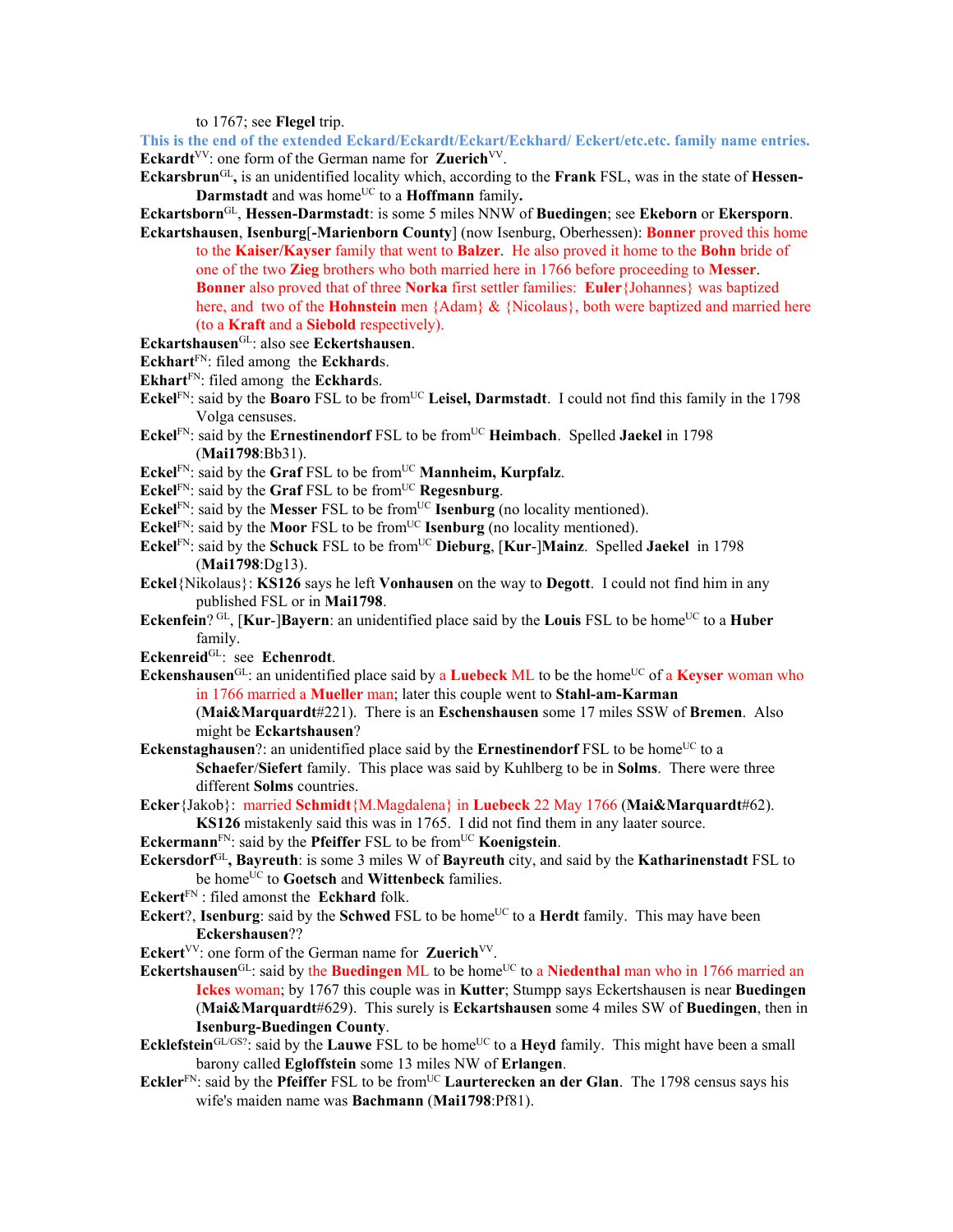- **Eckmann** FN: listed by the 1816 **Kassel** census (#18), the 1858 census (#135) and **KS**:251 without origin. **KS**:258 said they were from **Niedersteinbach**, **Weissenburg** [**Amt**], **Elsass**. Using **FHL**#771,115 the **GCRA** proved as the birthplace for the migrant children and their **Trautmann** mother and her parents, while using **FHL**#1,069,713 the **GCRA** proved the father's origin earlier in **Wingen**, **Weissenburg** [**Amt**], **Elsass**. See their book for more. Also spelled **Ettmann**.
- **Eckslein**<sup>FN</sup>: said by the **Orlovskaya** FSL to be from<sup>UC</sup> **Ansbach** (no locality mentioned). I could not find this family in the 1798 censuses.
- **Eckstedt**<sup>GL</sup>: said by the **Graf** FSL to be home<sup>UC</sup> to a **Graf** family. This probably is in **Thueringen** some 6 miles NE of **Erfurt** city.
- **Eckstedt**, [**Kurmainz**?]: is 10 km NE of **Erfurt** city which would seem to place it in one of the easternmost exclaves of **Kurmainz**. It was said by the Graf FSL to be home<sup>UC</sup> to a Graf family. Said by the **Seelmann** FSL to be home<sup>UC</sup> to **Schneider** and **Standacher** families.
- **Eckhardt**<sup>VV</sup>: one form of the German name for **Zuerich**<sup>VV</sup>.
- **Ecksler**{Johann+w+2): **Kulberg**97 said they were Catholic from<sup>UC</sup> Wuerzburg. Not found in **T** or in any published FSL.
- **Eckstein** FN: said by both the **Koehler** FSL and the 1798 census (**Mai1798**:Kl19) to be the maiden name of frau **Farger**?.
- **Ecksu**?FN: said by the **Stahl-am-Tarlyk** FSL to be fromUC **Borg**, **Mecklenburg**[-**Schwerin Duchy** with a **Bartel**{Johann} step-son in the household.
- **Edel**{Johannes}: witness at the 22 July 1766 **Luebeck** marriage of **Lautenschlaeger** {Hans Nicolaus/Johannes} and **Daumer**FN{Margaretha E.} (**Mai&Marquardt**#1325). He and wife {Anna} arrived in **Russia** 29 Aug 1766, he said to be fromUC **Erbach**, and proceeded to the **Belowisch** colonies in the **Ukraine** {**Kulberg**#5017 & p.24). Said by the **Belowescher Kolonien** FSL to be from<sup>UC</sup> Erbach (no locality mentioned).
- **Edel**<sup>FN</sup>: said by the **Boregard** FSL to be from<sup>UC</sup> **Oschorburg**?. I could not find this family in the 1798 Volga censuses.
- **Edel**<sup>FN</sup>{G.Wilhelm}: Danish records say he left<sup>UC</sup> Schwaben arriving at Schleswig city,, Schleswig Royal **Duchy** in May 1761; he, his wife and 2 daughters lived at #15 "Grosser Hof" in Colony G5 "Friderichsanbau", Gottorf Amt and were last registed in **Denmark** in January 1765 (EEE p.387, for more detail see that). said by the **Fischer** FSL  $(\#23)$  to be from<sup>UC</sup> **Heilbronn** [which then was headquarters for the knights who controlled Sulzfeld] **Gerhard Lang**, apparently using **Clausen**{Otto}'s Chronik …, found that Wilhelm was born in Sulzfeld in 1725 where in 1748 he married **Haas**{Dorothea}, widow of Herr Sprecher; she having been born in 1711, also in Sulzfeld. They immigrated to **Denmark** (now **Schleswig-Holstein**) settling on the **Grosser Hof** farmstead in **Friedrichsanbau** colony in 1761. In 1765 they left that place and by July 1766 were listed in the **Fischer** FSL (#23). For a few more details, go to http://cvgs.cuportland.edu/origins/e/edel\_fischer.cfm.
- **Edel**<sup>FN</sup>: said by the **Koehler** FSL to be from<sup>UC</sup> **Insburg**. I could not find this family name in the 1798 censuses.
- **Edel**{A.Elisabeth}: **KS126** says she left **Bieber** or **Lohrhaupten** and in 1765 as Frau von Bermann, Veit, she left **Gelnhausen**. I did not find her in any published FSL or in **Mai1798**.
- **Edel**?<sup>GL</sup>, **Schwaben**: an unidentified place said by the **Seelmann** FSL to be home<sup>UC</sup> to a **Semerefi** family. **Schwaben** often is used in the FSLs to indicate **Hapsburgian** lands, but I found no Edel anywhere in the German-speaking lands.
- **Edelbach**<sup>FN</sup>: said by the **Mueller** FSL to be from<sup>UC</sup> **Herdorf**.
- **Edelmann**FN: listed by the 1816 **Glueckstal** census (**KS**:677, 251) with no origin. . See the **GCRA** book for some detail.
- **Edenkoben**GL, **Rhineland-Palatinate**: (information supplied by Steven Hahn and by Judy Remmick, descendants of **Edenkoben** families) is some 6 miles S of **Neustadt-an-der-Weinstrasse** and about 15 miles WSW of **Speyer**. From here **Roemmich/Remmick**, **Ochsner** and **Walter** families went to **Worms**, **Odessa**. Other families that went to Russia were **Acker, Croissant/Croussant, Griess/Gries/Griesz**, and **Meyer/Meier**. See http://www.remmick.org/EdenkobenPfalz/ for sources.
- **Eder**?FN: said by the **Leichtling** FSL to be from<sup>UC</sup> Vienna, Austria.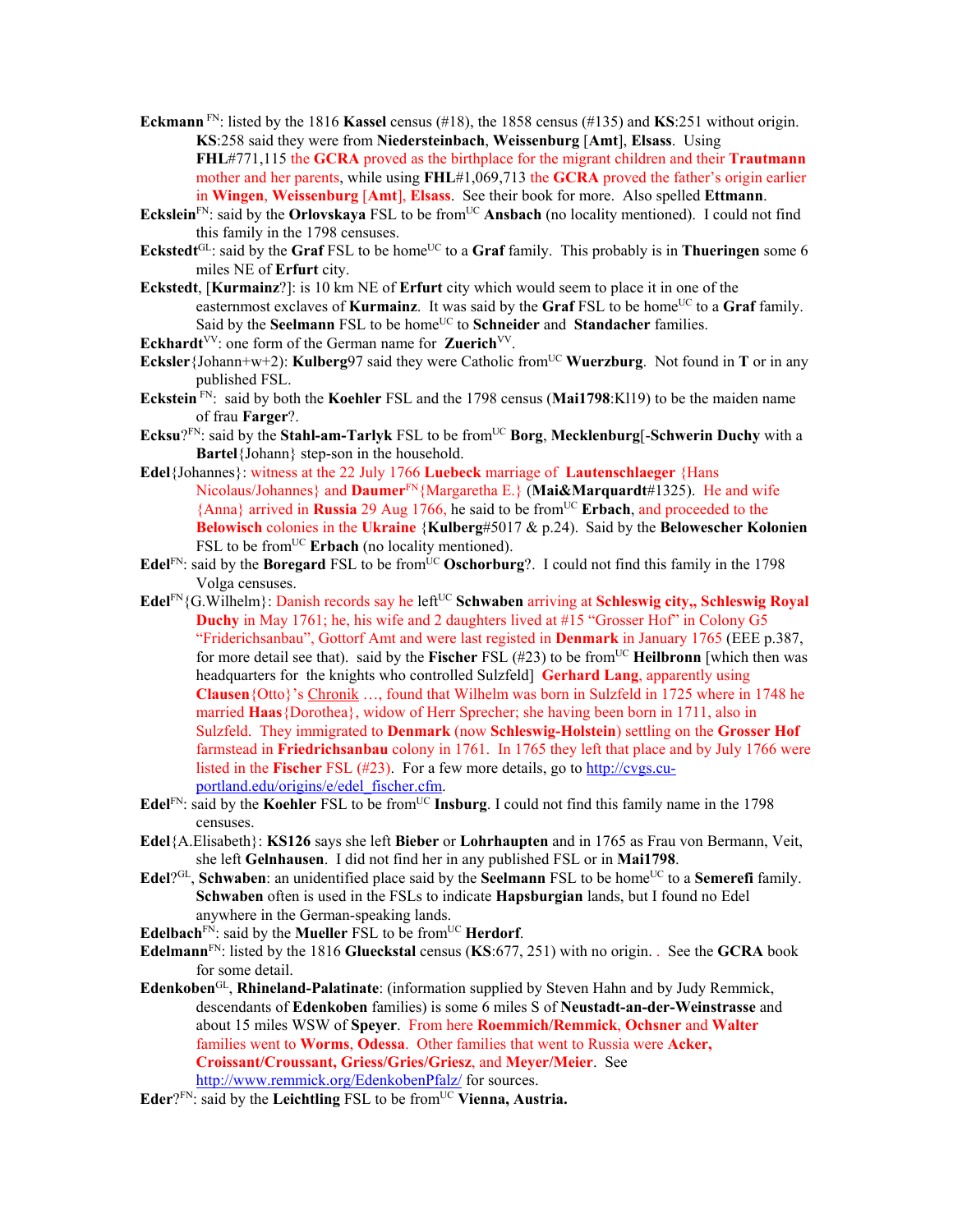**Ederingen, Luetzelburg**: said to be home <sup>UC</sup> to **Scherer**{Katharina} } the catholic daughter of {Bernhard} who on 30 April 1766 in **Woehrd** married **Greger**{Johann} **(Mai&Marquardt**#786 and **KS**131). This may well have been Eberdingen 19 km E of Pforzheim.

- $Ed(d)$ **ersheim-am-Main**<sup>GL</sup>: is some 8 miles ENE of **Mainz** city, and said by a **Woehrd** ML to be home<sup>UC</sup> to the widow **Harpf** who in 1766 married **Bauer**{Adam} (**Mai&Marquardt**#794). Stumpp confused this place with **Edesheim** near **Kreiensen**, Lower Saxony.
- **Ederingen**: an unidentified place supposed to be near **Luetzelburg**.
- **Edesheim**: is 4.5 km N of **Northheim**.
- **Eding**?, **Wenenburg**?: an unidentified place said by the **Reinhard** FSL to be home<sup>UC</sup> to the **Klinger** family.
- **Edlendorf**GL, [**Bayreuth Margraviate**]: is some 8 miles SW of Hof, and said by the **Paulskaya** FSL to be home<sup>UC</sup> to a **Bohn** family.
- **EEE**: Dr. Alexander, Dr. Jacob and Mrs. Mary **Eichhorn**, **Die Einwanderung deutscher Kolonisten nach Daenemaek und deren weitere Auswanderug nach Russland in den Jahren 1759-`1766**, Bonn, Germany and Midland, Michigan, 2012. The scholarship demonstrated in this 767 page book is awesome! The maps, drawn by **Schaefer**{Anna}, contained therein showing the origins of settlers and the location of their colonies are equally impressive.
- **Eerdt/Cerdt**{Michael}: in **Luebeck** 14 May 1766 married **Evert**{Barbara} (**Mai&Marquardt**#152). **KS**124 spells his name **Cerdt** and mistakenly gives the year as 1765. I found no further record of them.
- **Efermann**? FN: said by the **Reinhard** FSL to be from<sup>UC</sup> **Stockholm**, **Schweden**. I could not find them in **Mai1798**.

**Efermann**? $F_N$ : the wife was said by the **Reinhard** FSL to be from<sup>UC</sup> **Worms**, **Kurpfalz**.

**Efet**(?)<sup>GL</sup>, **Franken**: an unidentified place said by the **Dobrinka** FSL to be home<sup>UC</sup> to an **Albrecht** family. **Efferen**{Johann}: **KS126** says he was born. 4.10.1732 in **Maehringen** near **Tuebeingen** then with his

wife Sophia going to **Galka**. I did not find them in either any published FSL or in **Mai1798**. **Effolderbach, Stolberg-Gedern:** 

- **Effringen**GL**, Nagold Oberamt, Wuerttemberg**: is some 4 miles N of **Nagold, Baden-Wuerttemberg**, and was home to a **Seeger** family that settled in **Gueldendorf, Odessa**.
- **Egelsheim**<sup>GL</sup>, [**Kurbayern**]: said by the **Kano** FSL to be home<sup>UC</sup> to a Fetter? family.
- **Egenik**?<sup>GL</sup>, **Schwaben**: an unidentified place said by the **Kano** FSL to be home<sup>UC</sup> to a **Heil** family.

**Eger**FN: see **Jaeger**.

- **Eger**GL: now called Cheb in the western Czech Republic some 35 miles ENE of **Bayreuth**. Said by the **Mariental** FSL to be homeUC to **Hartung** and **Klepphahn** families. Said by the **Schwed** FSL to be home<sup>UC</sup> to frau **Schulz**.
- **Eger**<sup>GL</sup>, **Oesterreich**: said by the **Koehler** FSL to be home<sup>UC</sup> to a **Gareis** family, and possibly to both Bernhardt and Wagner families. Same place as the previous entry.
- **Egers**<sup>FN</sup>: said by the **Orlovskaya** FSL to be from<sup>UC</sup> **Rostock**. I could not find this family in the 1798 censuses.
- **Egeus**? $F_N$ : said by the **Galka** FSL to be from<sup>UC</sup> **Bassß**. I could not find this family in the 1798 Volga censuses.
- **Egewald** FN: see **Hegewald** and **Hockwald**.
- **Egge**{Johann}: married **Hech**{Barbara} in **Rosslau** on 25 May 1765 (**Mai&Marquardt**#836 & **KS**126). I did not find them in any later source.
- **Eggebek**, **Tondern Amt**, **Daenemark Kingdom**: probably 11 miles NW of **Flensburg** city and not 11 miles SSW of **Flensburg**, where the **Amann** family of **Gundernhausen** was from 1763-1764 (**Gieg1**).
- **Eggenstein**GL**, Karlsruhe Amt, Baden**: is some 5 miles N of Karlsruhe, Baden-Wuerttemberg, and was home to a **Simon** family that settled in **Hoffnungstal**.
- **Egler**?FN: said by the **Paulskaya** FSL to be an orphan boy in the **Kopen**? household. Kuhlberg said he was from **Hanau** (no locality mentioned).
- **Egloffstein**GS: see **Ecklefstein**.
- **Egner**FN: said by the **Koehler** FSL to be the maiden name of frau **Lang**.
- **Egner**FN: also see **Eichner**.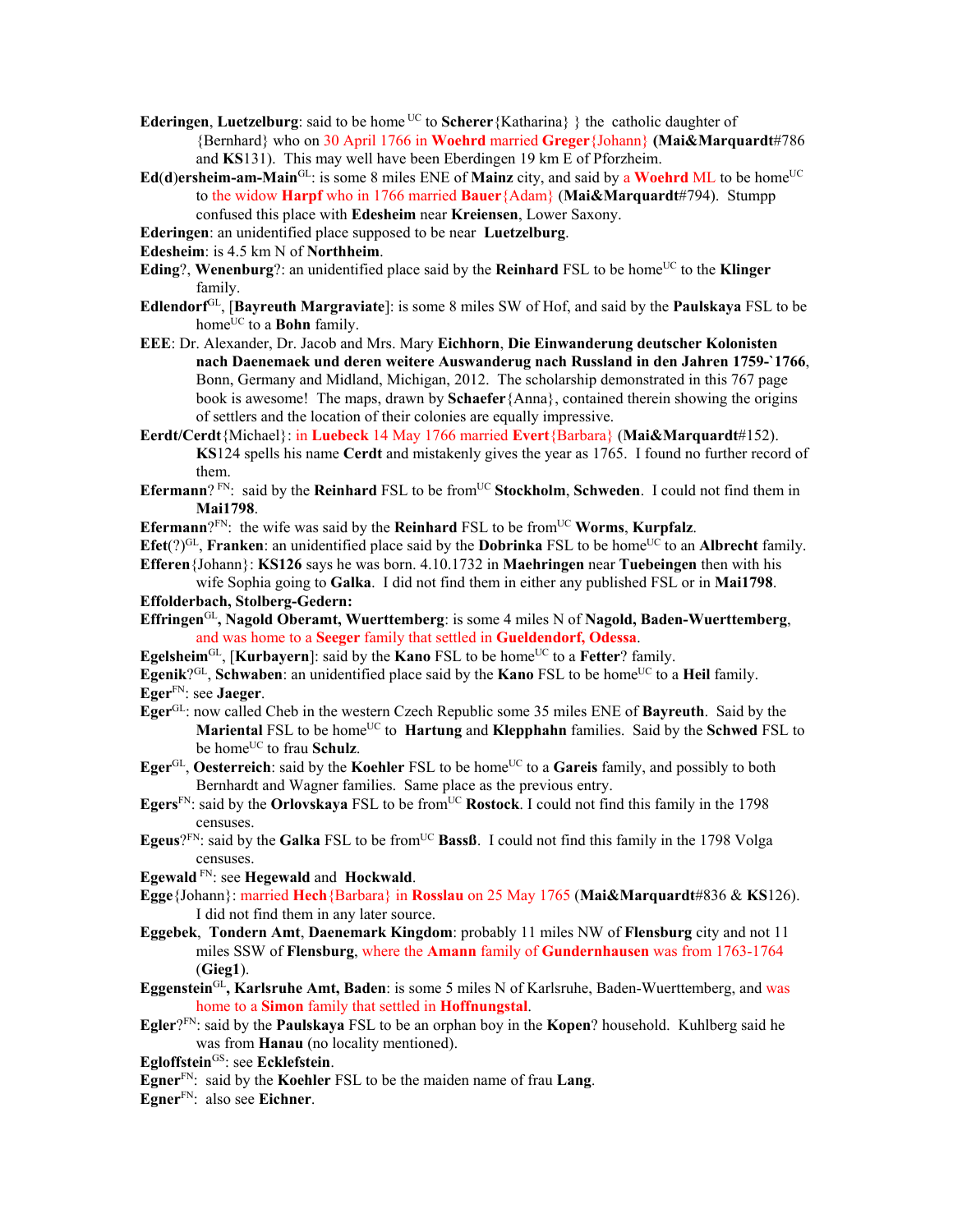- **Eherling**<sup>FN</sup>: said by the **Norka** FSL to be from<sup>UC</sup> **Isenburg** (no locality mentioned). Later spelled **Eberling** (**Mai1798**:Nr101, 102, 103). The **Buedingen** ML says this **Eberling** man fromUC **Buedingen** married a **Weber** woman (**Mai&Marquardt**#678).
- **Ehergardt**<sup>FN</sup>: said by the **Norka** FSL to be from<sup>UC</sup> **Isenburg** (no locality mentioned). Spelled Gerhart in the 1775 **Norka** census.
- **Ehingen**GL**, Wuerttemberg**: is some 15 miles SW of **Stuttgart, Baden-Wuerttemberg**.

## **Ehlenberger**FN: see **Elenberger**.

**Ehler**FN: see **Eller**.

**Ehlers**{A.Dorothea}: married **Hexter**{J.Christian Frantz} in **Luebeck** 15 April 1766; and it is suggested that his name may have been **Herter** (**Mai&Marquardt**#49 & **KS**135). Not found in any later source.

**Ehlert**FN: see **Ellert**.

**Ehlhein**FN: see **Elheim**.

**Ehly**FN: see **Ili**.

- **Ehnweiler**, **Kusel** [**Amt**], **Rheinpfalz**: an unidentified place; one entry on **KS**:301 said the **Helfenstein** family came fromUC here. There was an **Erzweiler** 5 miles N and an **Essweiler** 7 miles E of **Kusel** town.
- Ehoff<sup>FN</sup>: said by the **Jost** FSL to be from<sup>UC</sup> Neuteich, Preussisch-Polen. In 1798 the name was spelled **Yegof** (**Mai1798**:Jo19).
- **Ehrbardorf**GL, **Posen**, **Prussia**: present-day Herburtowo, was 4 miles N of present-day Wielen (formerly Kreis Filchne), Poland, and is believed by the **GCRA** to be home to the **Mattwich** family that went to **Bergdorf**. See their book for details.
- **Ehrenberg**<sup>FN</sup>: said by the **Belowescher Kolonien** FSL to be from<sup>UC</sup> **Nassau** (no locality mentioned).
- **Ehrentraudt**FN{Leopold} listed in **Neidermonjou** FSL 68a as a brother-in-law of **Rosenberg**{J.Adam}. According to the 1798 census, this was the maiden name of frau **Rosenberger** (**Mai1798**:Nm49).
- **Ehresmann**<sup>FN</sup>: mistakenly said by both the 1816 **Neudorf** census (#113) and **KS**:252 to have come from<sup>UC</sup> **Billigheim**, **Bergzabern** [**Amt**], **Rheinpfalz**, but listed by **KS**:343 without origin. Also spelled **Erasmann** and **Kretschmann**. Using **FHL**#247,617, the **GCRA** proved their origin in **Impflingen**, **Landau** [**Amt**], **Rheinpfalz**; they proved his **Raich** wife was from **Billigheim**. See the **GCRA** book for more. Also spelled **Eresmann**.
- **Ehret**FN: arrived in South Russia in 1819 and later settled in **Gueldendorf, Odessa**, and in **Hoffnungstal**, **Bessarabia**; family records found by **Curt Renz** in **Illingen, Maulbronn Oberamt, Wuerttemberg**.
- **Ehrfurt**GL, see **Erfurt** and **Erfurth**.
- **Ehrhard/Ehrhardt**: are interfiled with the **Erhardt**, etc.
- **Ehring**FN: listed by the 1816 **Glueckstal** census (**KS**:678, 252) with no origin. See the **GCRA** book for some detail.
- **Ehring**<sup>GL</sup>, **Ansbach**: an unidentified place said by the **Lauwe** FSL to be home<sup>UC</sup> to a **Kek** family.
- **Ehringshausen**GL, [**Hessen-Darmstadt**]: is some 7 miles SW of **Alsfeld, Hessen** and is 9 km NW of **Wetzlar** city and said by the **Buedingen** ML to be home<sup>UC</sup> to a **Schaeffer** woman who in 1766 married an **Icks** man; by 1767 this couple was in **Grimm;** Stumpp says **Ehringshausen** was near Alsfeld, Hessen (Mai&Marquardt#487). Said by the Holstein FSL to be home<sup>UC</sup> to a Beitz family. Said by  $\text{KS}137$  to be home<sup>UC</sup> to  $\text{Isheim}\{\text{Adam}\}\$  [who settled at  $\text{Kukkus}\$  FSL #7].
- **Ehringshausen**<sup>GL</sup>, [Hessen-]Darmstadt: said by the Neidermonjou FSL to be home<sup>UC</sup> to a Timer? family. Same place as the preceding entry.
- **Ehrlich**<sup>FN</sup>: said by the  $\overline{Grimm}$  FSL to be from<sup>UC</sup> **Brandenburg** (no locality mentioned).
- **Ehrlich**{Gottlieb}<sup>FN</sup>: said by the **Kano** FSL to be from<sup>UC</sup> **Baerenburg**.
- **Ehrlich**{J.Georg}<sup>FN</sup>: said by the **Kano** FSL to be from<sup>UC</sup> **Bermbach**. For 1798 see **Mai1798**:Rm08 and for 1786 see :Mv1144.
- **Ehrlich**{Katharina}FN: this widow is listed as leaving **Rosenheim** in 1789 (Mv2463) but I cannot find her family in any FSL.
- **Ehrlich**{Christoph}<sup>FN</sup>: is listed in the 1798 **Shcherbakovka** census (Sv29) but I cannot find him in any FSL.
- **Ehrlich**{Friedrich}FN: is listed in the AHSGR version of the 1798 **Shcherbakovka** census supplement as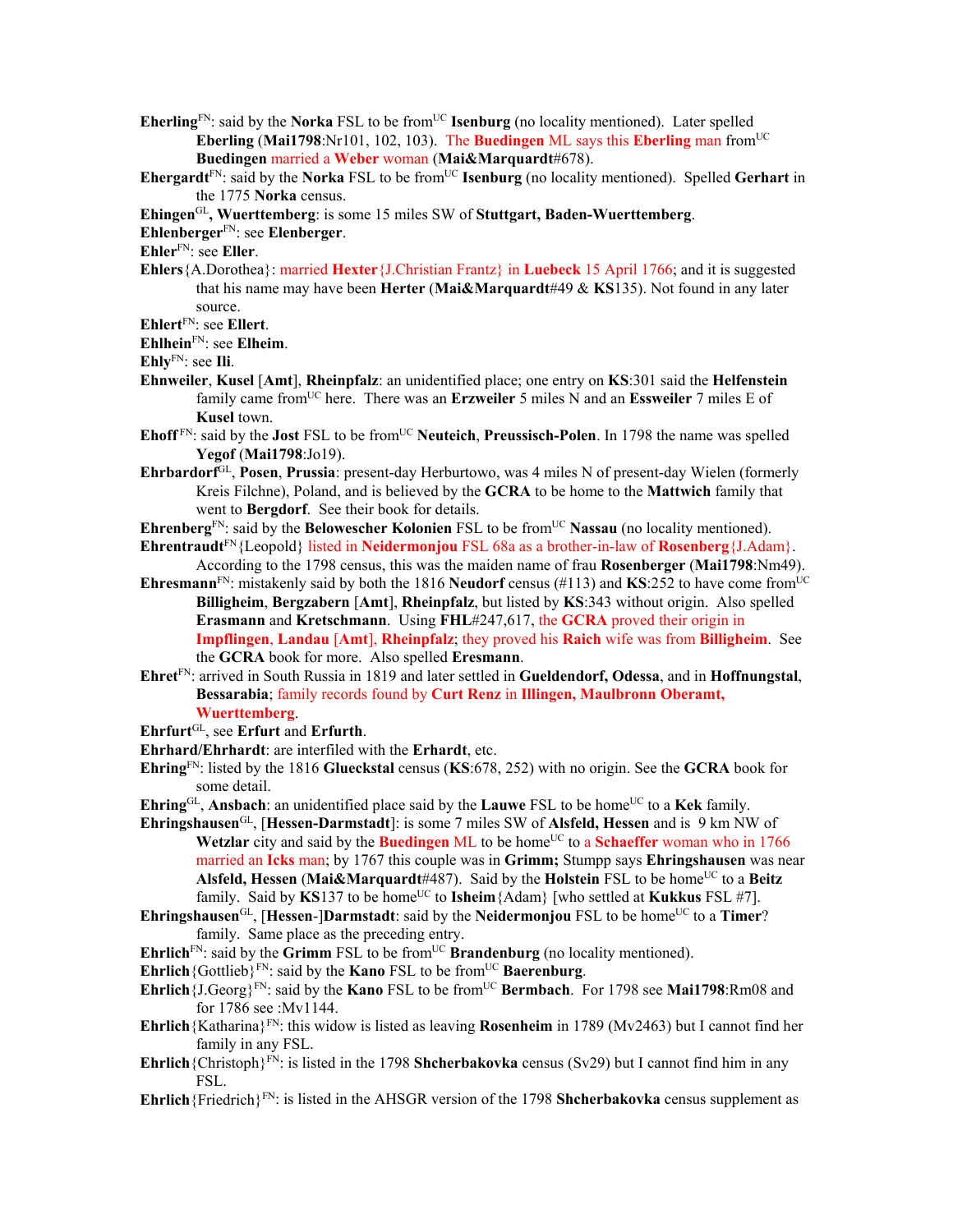having paid his Treasury debts, received a passport for residence in Russia, and continuing to live in the colony on an equal basis with the other families listed in the 1798 census; I cannot find him in any FSL. Shannon Weis looked for him but did not find him born in 1753 in **Karlsruhe**. The Pleve Ehrlich Chart says his wife was Anna Margaretha Agnes **Steinert**.

- **Ehrmann**FN: this family, listed in **KS**:252, that went to Hoffnungstal and Arcis, **Bessarabia**, as well as **Kassel** was proven by the **GCRA** to be from **Bonfeld**, **Heilbronn** [**Amt**], **Wuerttemberg**. See their book for detail.
- **Ehrstaedt**, [**Gemmingen-Hornberg Barony** or **Kurpfalz**]: is 4.7 miles E of **Sinsheim** and 20 km NW of **Heilbronn** city. **Gerhard Lang** says **Schmidt**{M.Susanna} was born here and married **Detterer**{J.Adam} here before going on to **Denmark** and **Doenhof**. Said by the **Roethling** FSL to be in or near **Sinsheim, Baden**, and possibly to be home<sup>UC</sup> to the **Schwab** family. Also spelled **Ehrstadt**. This is the same place as the next entry, except 40-50 years earlier.
- **Ehrstaedt**GL, **Sinsheim Amt**, **Baden**: is some 4 miles E of **Sinsheim** city and was proven by the **GCRA** to be home to the **Lauer** family which went to **Bergdorf**. Proven by **GCRA** to be home to **Kemet/Kemmet** and **Ritter** families that went to **Glueckstal. Curt Renz** proved this home to a **Kaepple** family that settled in **Hoffnungstal, Bessarabia**. The **GCRA** proved that the **Meier**/**Maier**{J.Adam, J.Georg, J.Konrad, Jakob} family moved here from nearby **Adersbach** and then immigrated to **Kassel**.
- **Ehrt**{Jost}: **KS**126 says he left **Isenburgischen** for **Balzar**.
- **Ehrt**FN: also see **Erbs**.
- **Ehse**/ $\text{Ese}^{\text{pF}}$ : said by the **Kamenka** FSL to be from<sup>UC</sup> **Boehmen** (no locality given).
- **Eich**{J.Sebastian}: **Peter Aifeld** and **Brent Mai** teamed up to prove that he in 1746 married **Ramge**{Sophia Philippina} in **Nieder-Modau**. Among their several children a daughter was born in 1753 in **Georgenhausen** and a son born in 1766 in **Nieder-Mondau**. They arrived in **Oranienbaum**, **Russia** in July 1766 and were in the June 1767 **Dobrinka** FSL (#73).
- Eich<sup>GL</sup>: an unidentified place said by the **Neidermonjou** FSL to be home<sup>UC</sup> to a **Kelberdinger**? family. Kuhlberg said this was in **Nassau**. That is very unlikely and this surely was one of the next two entries.
- **Eich**[-**am**-**Rhein**] GL, **Kurpfalz**: is 19 miles SSE of **Mainz** city, and said by the **Kautz** FSL to be the home<sup>UC</sup> of **Dewald** and **Oswald** families. There are two Eichs in the Pfalz: one is 19 miles SSE of **Mainz**; one is 11 miles NW of **Koblenz**.
- **Eich** $[$ **-bei-Pfungstadt** $]$ <sup>GL</sup>,  $[$ **Hessen-** $]$ **Darmstadt**: is 1.5 miles SW of Pfungstadt city. See Ikt.
- **Eichart/Elhart** $\overline{FN}$ : said by the **Roethling** FSL (#31) to be from<sup>UC</sup> **Salmuenster**, **Fulda** [**Bishopric**], now Hessen. **KS**126 said his name was **Elhart** who was from<sup>UC</sup> Salmuenster, Schluechtern.
- Eiche/Eichen?GL/GS: an unidentified place said by the **Boaro** FSL to be home<sup>UC</sup> to **Triller** and **Zinkhan**? families.
- **Eichel**GL, [**Wertheim Principality and County**]: is 1.5 miles ENE of **Wertheim** city, and lace said by the **Neidermonjou** FSL to be home<sup>UC</sup> to a **Becher** family.
- **Eichelberg**FN: said by the 1816 **Glueckstal** census (**KS**:676) to be "Warschauer", i.e. from **Polen**  (KS:252). Using **FHL**(245,516), the **GCRA** proved that one branch of the family was from **Lobsens**, **Wirsitz Kreis**, **Posen Department**, **South Prussia**; and they have strong reason to believe that the family was<sup>UC</sup> earlier a bit further E in **Bromberg** and later was<sup>UC</sup> in **Domrowa**, before going on to **Glueckstal**.
- **Eichelhain** near **Lauterbach**: said to be the home<sup>UC</sup> of **Usener**{Johann} (**Mai&Marquardt**#668, plus **KS**126 and 161). **KS**131 said this was home<sup>UC</sup> to **Guenther** {J.Heinrich} who married **Wirth**{A.Eliesabetha} but the **Buedingen** ML said he was from<sup>UC</sup> **Eichenhain**. [same place!]

**Eichelhain**: also see **Eichenhayn**.

- **Eichelhardt**FN: this family name was found recorded in **Kroppach** marriage records 1762-1767; see **Flegel** trip.
- **Eichelsachsen** : **KS**128 says this near **Buedingen** now in **Hesse** and home UC to **Fischer**{J.Daniel}.
- **Eichelsachsen**GL, [**Schotten Amt2, Hessen-Darmstadt**]: is some 3 miles S of Schotten, some 6 miles NE of **Nidda, Hessen,** and said by the Kromm version of the **Jagodnaja Poljana** FSL possibly to be home<sup>UC</sup> to **Fischer, Kaiser, and Wert/Wuetz/Werth/Wirth** families (pp.30, 33, 34).
- **Eichelsdorf**GL**, Nidda Amt, Hessen-Darmstadt**: is 3 miles NE of **Nidda** city and said by various versions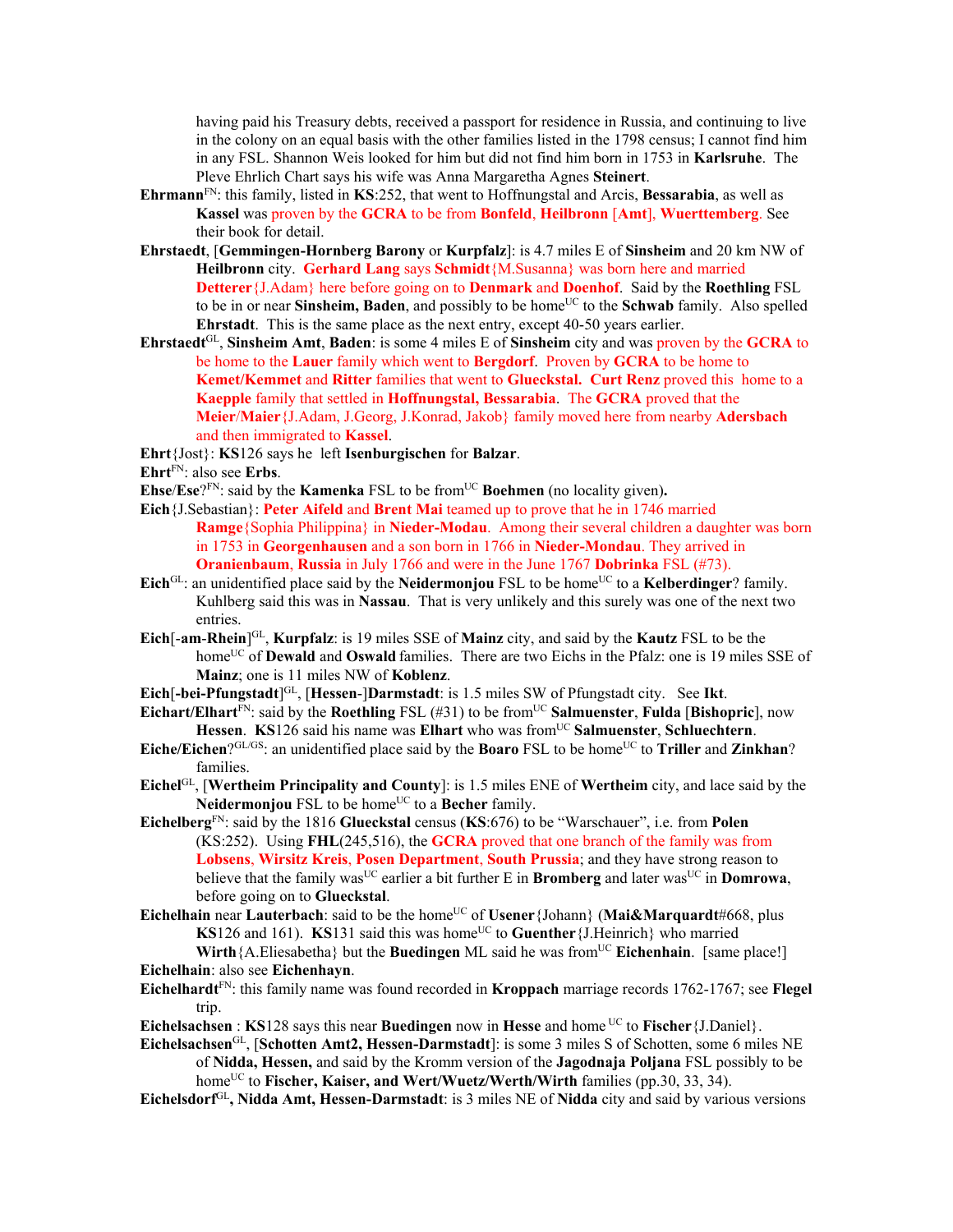of the **Jagodnaja Poljana** FSL to be the home<sup>UC</sup> of **Dietz, Goetz, Koch, Langlitz, Spangenberg/Spangenberger,** and **Wuertz** families plus possibly **Bolaender**, **Ludwig** and **Riklen** families. Said by the **Buedingen** ML to be home<sup>UC</sup> to a **Goetz** man who married in 1766 a **Koch** woman; later this couple went to **Jagodnaja Poljana**; other sources say this place was near both **Nidda** and **Schotten** (**Mai&Marquardt**#729).

**Eichelwir**(?)<sup>GL</sup>, **Holstein**: an unidentified place said by the **Dinkel** FSL to be home<sup>UC</sup> to a **Neff** family. **Eichen**GL: see **Eiche**.

- Eichenborn<sup>GL</sup>, Nassau-Weilburg: said by the Laub FSL to be home<sup>UC</sup> to an Engelmann and possibly to a **Flach** family. There was an **Eisenberg** in Nassau-Weilburg (some 14 miles W of Worms city) but no Eichenborn that I have been able to find.
- **Eichenbuehl**<sup>GL</sup>: an unidentified place said by the **Boregard** FSL to be home<sup>UC</sup> to the **Leifried**? family. This probably is 10 miles SE of **Erlenbach-am-Main**.
- **Eichenhain**<sup>GL</sup>: said by the **Buedingen** ML to be home<sup>UC</sup> to **Guenther**{J.Heinrich} who married **Wirth** {A.Elisabetha} but **KS**132 said he was from<sup>UC</sup> **Eichelhain**.
- **Eichenhayn/Eichenhain** (now **Eichelhain**, **Lauterbach**): **t**he modern spelling is said to be **Eichelhain** (**Mai&Marquardt**#739) which is some 14 miles SW of **Schlitz** city, and was in 1766 in the **Riedesel Barony.** Said by the **Boaro** FSL #136  $\&$  #156 to be home<sup>UC</sup> to **Roth**{Andreas} and to **Ungefug**{Andreas}. The **Schlitz** ML concurs with the **Roth** origin (**Mai&Marquardt**#746). According to the **Schlitz** ML **Eiffert** {M.Elisabetha} from<sup>UC</sup> here on 18 Aug 1766 married **Ortstadt**{Andreas}; by 1767 this couple was in **Boaro** #147 (**Mai&Marquardt**#740). Said by the **Schlitz** ML to be home<sup>UC</sup> to **Unkefug** {A.Margaretha} who married **Winteholder** {Johannes} 18 Aug 1766; by 1767 this couple was in **Boaro** FSL #176 (**Mai&Marquardt**#745). **S**aid by the **Schlitz** ML to be home<sup>UC</sup> to **Eiffert**{Casper} father of {Conrad) (Mai&Marquardt#741), and homeUC to **Eiffert**{David} father of both {A.Maria} and {M.Elisabeth} (**Mai&Marquardt**#741 & #740), and homeUC to **Unkefug**{J.Georg} father of {Andreas} (**Mai&Marquardt**#739), and home<sup>UC</sup> to **Roth**{J,Jost} father of {Johannes} (Mai&Marquardt#743), all of whom married 18 August 1766.
- **Eichenzell** GL: see **Stadt Eis**.
- **Eichenzell**GL, [**Fulda Bishopric**]: is some 4 miles S of **Fulda** city.
- **Eichfelde**GL, **Wirsitz parish**, **Posen Department**, **Prussia**: nka Polanowo, it was 1 mile SSW of **Wirsitz**  and has been proven, using **FHL**(245,507), by the **GCRA** to be home to the **Teske** family that went to **Bergdorf**; see their book under **Teske**{Christian} for more.
- **Eichholz**FN: listed by the 1816 **Glueckstal** census (**KS**:678, 253) with no origin. The **GCRA** found that his brother who settled in Alexanderhilf was said to have been from<sup>UC</sup> Wolfsoelden, Backnang [**Amt**], **Wuerttemberg**. See the **GCRA** book for more details.
- **Eichhorn**<sup>FN</sup>{Jacob}: this Lutheran left<sup>UC</sup> Stockbronnere Hof near Neckarzimmern , Gemmingen **Herrschaft, Odenwald Canton, Fränkischer Ritterkreis (**where according to their parish records he had been baptized in 1737) arriving at **Flensburg, Schleswig Royal Duchy** in Feb 1762; he married Stoll{A.Catharina} in April 1762 in **Adelshofen** according to their parish records and in Nov 1764 settled at #38 in Colony G18 "Neuboerm", **Gottorf** Amt which they left sometime in April 1765 (EEE p.389, for more detail see that). **KS126** said he left<sup>UC</sup> **Kurpfalz** for **Doenhof** along with wife {Elizabeth}. Also said by the **Doenhof** FSL #21 to be from<sup>UC</sup> **Kurpfalz** (no locality mentioned).
- **Eichhorn** $F_N$  said by the **Huck** FSL to be from  $UC$  **Isenburg** (no locality mentioned
- **Eichhorn**FN{Johanne Catharina E.}: married **Rudolph**{Franz Andreas} 11 May 1766 in **Rosslau**

(**Mai&Marquardt**#971), **KS**126 and 152 say it was in 1765. Later in 1766 they took transport in **Oranienbaum** for the **Volga**, on which trip a son was born and died (**T**#193-194). By 19 Aug 1767 this couple had settled at **Jost** FSL #63.

- **Eichhorn**FN: said by the 1798 **Naeb** census to be the maiden name of the wife of the **Schwenk** who first settled in **Kano**.
- Eichhorn<sup>FN</sup>: said by the **Urbach** FSL to be from<sup>UC</sup> Suhl, [Kur-]Sachsen with Bettheusen step-daughters in the household. For 1798 see **Mai1798**:Ur20.
- **Eichhorn**<sup>RN</sup>{Alexander}: co-author of major study of German colonists to Denmark some of when went on to Russia. See **EEE**.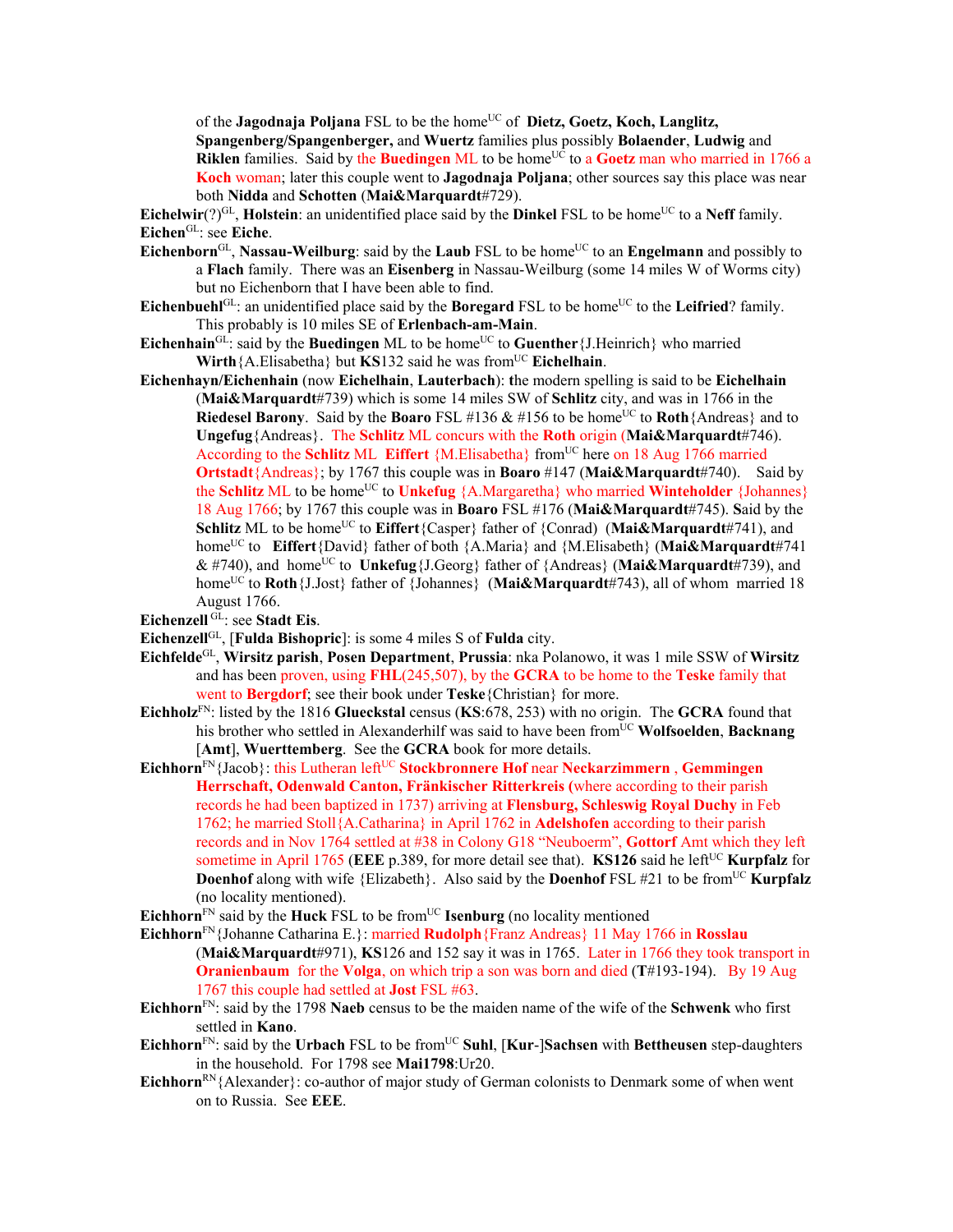- **Eichhorn**<sup>RN</sup>{Jacob}: co-author of major study of German colonists to Denmark some of when went on to Russia. See **EEE**.
- **Eichhorn**<sup>RN</sup>{Mary}: co-author of major study of German colonists to Denmark some of when went on to Russia. See **EEE**.
- **Eichler**{Hellena}: said to be from **Auersbac**h she was wife of **Dahmer**{J.Jacob}; their son {J.Friederich} was baptized in **Luebeck** 3 June 1766 (**Mai&Marquardt**#1317). She arrived in **Russia** with his her husband 4 July 1766 (**Kulberg**2231). Not found in **T**. By 1775 they had settled in **Beideck** census #64 and were still there in 1798 (**Mai1798**:Bd84).
- **Eichler**<sup>FN</sup>{J.Georg}: Danish records say this Lutheran left<sup>UC</sup> **Sachsen** arriving at **Flensburg, Schleswig Royal Duchy** in June 1762; he, his wife and daughter lived at #18 in Colony G18 "Neuboerm", Gottorf Amt, asnd were last registered in **Denmark** in Jan. 1765 (**EEE** p.389, for more detail see that). said by the **Doenhof** FSL (#29) to be from<sup>UC</sup> [**Kur-**]Sachsen (no locality mentioned).
- **Eichler**<sup>FN</sup>: said by the **Katharinenstadt** FSL to be from<sup>UC</sup> **Kornfeld, Gruenberg** with a **Brot** wife from<sup>UC</sup> **Darmstadt**.
- **Eichler**{Samuel+w+1c}: **Kulberg**72 said they were from <sup>UC</sup> [**Kur-**]Sachsen. Not found in **T** or in any published FSL.
- **Eichler**{Konrad}: **KS126** says he left<sup>UC</sup> **Waldkappel** near **Eschwege**, whereas the **Moor** FSL (#66) says he was fromUC **Isenburg** (no locality mentioned and which of the **Isenburg** countries is not designated).
- **Eichmann**? $F_N$ : said by the **Dobrinka** FSL to be from<sup>UC</sup> **Hausen**, **Friedrichdamst**(?).
- **Eichmann**FN{Michael, A.Margaretha}: both were born in **Breitenbrunn**, **Breuberg Condominimum**, and married in 1766 in **Buedingen**. He married a **Voelker** {A.Barbara}from **Eschau** (Mai&Marquardt#722). On 15 Sept 1766 they arrived in Russia, he said to be from<sup>UC</sup> Erbach (**Kulberg**6113). By 12 Sept 1767 with an infant daughter they had settled at **Schwab** FSL #3, he said to be from<sup>UC</sup> **Breitenburg**[sic], **Erbach**. By 1798, Michael's widowed 2<sup>nd</sup> wife {M.Katharina}and three {sic for 5) offspring were living in **Schwab** (Sb29) [**Gieg1**) [parts of all this in **KS**126]. For 1796 and 1798 see **Mai1798**:Mv2686, Gk33, Sb14, 16, and 21. Also in 1766 in **Buedingen Eichmann**{A.Margaretha} married **Dorsch** {Nicolaus} both from **Breitenbronn** (**Mai&Marquardt**#723). On 15 Sept 1766 this couple arrived in **Russia** (**Kulberg**6054). By 12 Sept 1767 with an infant son they had settled at **Schwab** FSL #36. By 1798 he has died and she had remarried **Gross**{Ludwig} and at least three of her **Dorsch** children are also recorded in **Schwab** (**Mai1798**:Sb30, 44, 17).

**Eichmann**FN: this family name was found recorded in **Schlitz** marriage records 1762-1767; see **Flegel** trip. **Eichner/Eickner/Eigner**FN{Hans Juergen or George): Danish records say this man of the Reformed faith left<sup>UC</sup> Selos bei Benzen, which might have been Zell bei Behsheim arriving at **Flensubrg**,

**Schleswig Royal Duchy** in Oct. 1759; he, his wife and 3 sons lived ain Colomy J2 "Friderichsheede", Silkeborg Amt, and were last registered in **Denmark** in April 1763 (EEE pp.389-390, for more detail go there). Said by the **Anton** FSL #22 to be fromUC **Heidelberg Oberamt, Kurpfalz**. For 1798 see **Mai1798**:An28 and 42.

- **Eichner/Egner**<sup>FN</sup>{Philipp}: Danish records say this man of the Reformed faith from<sup>UC</sup> **Kaeferthal**, **Mannheim Oberamt, Kurpfalz** arrived at **Flensburg, Schleswig Royal Duchy** in May 1762; he, his wife and daughter lived at #7 "Thotten Hof" in Colony F6 "Friderichsheide", **Flensbur**g Amt until they left in April 1765 (**EEE** p.388, for more detail see that). Said by the **Balzer** FSL #37 and by **KS126** to be fromUC **Kurpfalz** (no locality mentioned). For 1798 see **Mai1798**:Bz31).to be from **Kurpfalz**<sup>UC</sup>.
- **Eichner/Egner**FN{Philipp}: the son of Philip of **Kurpfalz**, **Denmark** and **Balzer** FSL (#37), who settled in **Moor** (Mai1798:Mo60), said to be from<sup>UC</sup> **Isenburg** (no locality mentioned).
- **Eichner**{M.Elisabeth}: she married **Seifert**{Christian} 11 May 1766 in **Rosslau** (**Mai&Marquardt**#972). **KS126** & **158** married 1765 in **Rosslau**. I did not find them in any published FSL or in **Mai1798**.
- **Eichsfeld**GL: seems to be the regional name for the corner where **Hessen** and **Thueringia** come together, owned by the Princearchbishop of **Kur**-**Mainz**.
- **Eichstedt**{A.Elis.}: wife of **Luedern**{Carl Ernest} and mother of {J.Jacob Adam} who was baptized in Luebeck 4 June 1766 (**Mai&Marquardt**#1313). On 10 Aug 1766 **Luder**{Carl, wife {Catharina}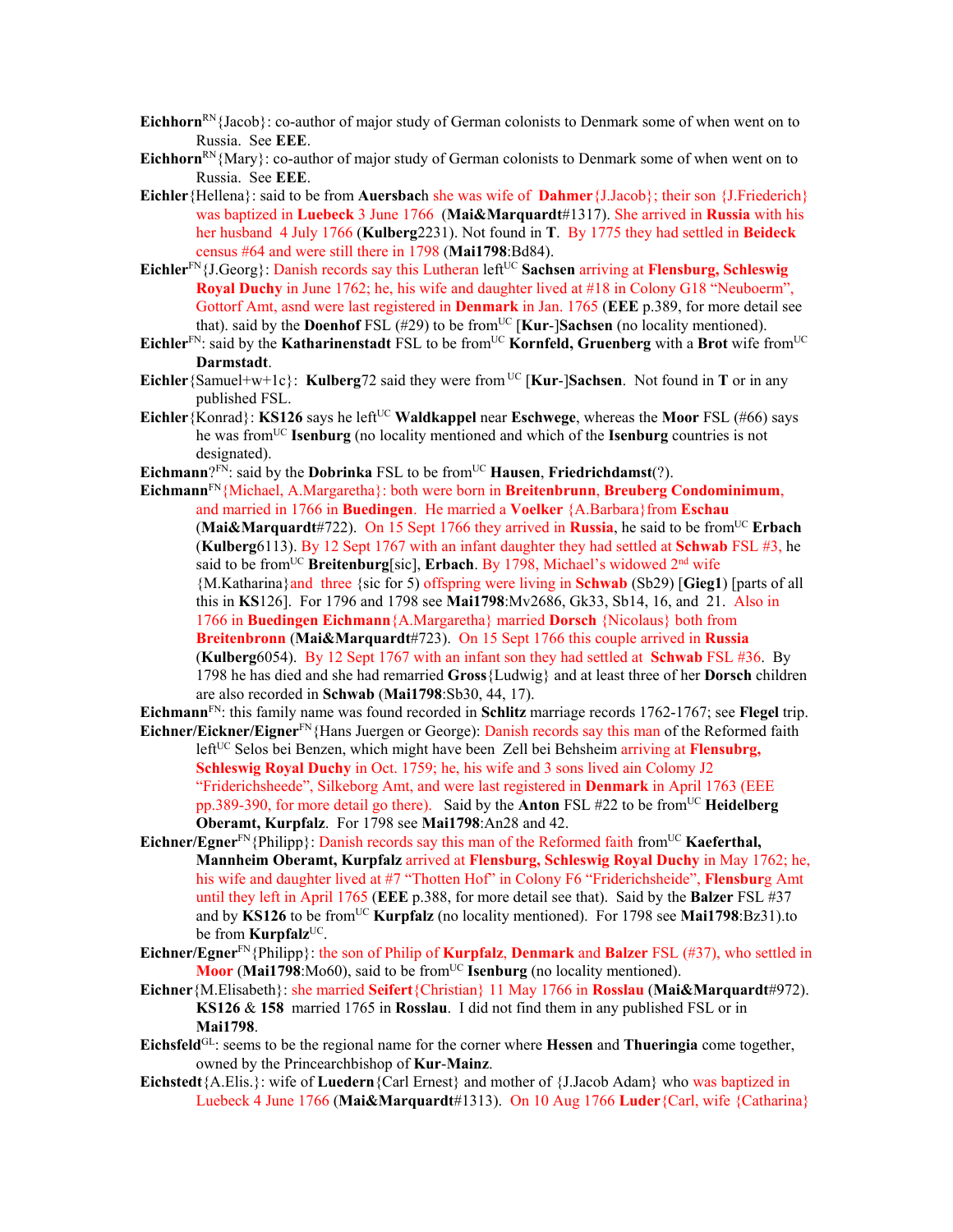and 6 children arrived in **Russia** (**Kulberg**4304) (**T**4034-4041). No later record found.

- Eichstedt<sup>GL</sup>: an unidentified place said by the **Warenburg** FSL to be home<sup>UC</sup> to a **Kremell** man. The only Eichstedt I could find was in **Kurbrandenburg**, 8 km N of Stendal city, but there were also in the German-speaking lands an Eickstedt, two Eichstaetts and an Eichstadt.
- **Eickster/Eigster** {Peter}: Danish records say this man left<sup>UC</sup> Wuerettemberg arriving at **Flensburg**, **Schleswig, Royal Duchy** in June 1762; he and his wife lived at #1 "Koenigshof" in Colony F1 "Friderichsmohr", **Flensburg** Amt leaving in May 1765. They are in the parish records of **Neu-Saratowka** colony near **St. Petersburg** (**EEE** p.390, for more detail see that).

## **Eid**FN: see **Eit**.

- **Eidel**{M.Barbara}: wife of **Mayer**{Leonard} and mother of **Mayer**{A.Margaretha} who first married **Gerber**{Martin} and second married **Gerstner**{Joseph} who settled at **Herzog** FSL #15 with her and her **Gerber/Herber** children.
- **Eidemueller**: listed with the **Eitenmueller**s.
- **Eidenmueller**: listed with the **Eitenmueller**s.
- **Eider**FN: **Curt Renz** has found the church records for this **Hoffnungstal, Bessarabia**, family in **Pirmasens, Rheinpfalz** and **Langensulzbach, Weissenburg Kreis, Elsass**.
- **Eiderstedte**: is 17 km SSW of **Kiel** city centre.
- **Eidmueller**FN: also see **Miller** of **Bauer**.
- **Eidmueller**FN: listed with the **Eitenmueller**s.
- **Eif**FN: said by the **Paulskaya** FSL to be from<sup>UC</sup> **Wittenborn**.
- **Eiff**: see **Eiffert**.
- **Eifa-bei-Alsfeld** GL: is 4.5 km E of **Alsfeld** city.
- **Eifert**{A.Eliesabetha}: the **Buedingen** ML says this woman from<sup>UC</sup> Rebgeshain, [Rediesel Barony] near **Lauterbach** on 26 May 1766 married **Usener** {Johann} from<sup>UC</sup> **Eichelhain** near **Lauterbach**; they then reported heading off to<sup>UC</sup> Schaffhausen in 1768 (Mai&Marquardt#668). **KS**126, & 161(which spells her name **Seyfert**), repeat much of that information. I did not find this couple in any published FSL or in **Mai1798**.
- **Eifert**<sup>FN</sup>: said by the **Shcherbakovka** FSL to be from<sup>UC</sup> **Suelzfeld**. I could not find any member of this family in **Mai1798**.
- **Eifert**FN{Johannes}: of **Meinhard** married a **Becker** woman, the widow of **Becker** and previously widow of **Schmidt**{Christian} of **Susannental** (**Mai1798**:Mv2883 and Mn28). Age 61 in 1798
- **Eiffert**{Catharina}: daughter of {J.Adam} from **Repgeshayn** married **Roth**{Johannes} in **Schlitz** 18 Aug 1766 (**Mai&Marquardt**#743). Not found in any later source.
- **Eiffert**<sup>FN</sup>{M.Elisabeth}: daughter of the late {David} from<sup>UC</sup> **Eichenhayn** married **Ortstadt**{Andreas} 18 Aug 1766 in **Schlitz** (**Mai&Marquardt**#740). Not found in **Kulberg** or in **T**. By 17 Aug 1767 this couple with an infant had settled at **Boaro** FSL #147 which reported that in 1768 they went to **Meinhard**. Not found in **Mai1798**.
- **Eigenherr** {Nicolaus}: Danish records say this Lutheran left<sup>UC</sup> the **Baden-Durlach Margraviate** arriving at **Schleswig city, Schleswig Royal Duchy** in July 1761;they lived in two different colonies between which he tried to flee to Russia and was arrested. His wife later married Scholl{Georg} and is recorded in "Riebensdorf" colony, **Woronesch** in 1768 (**EEE** p.390, for more detail see that).
- **Eigster** FN: see **Eickster**.
- **Eihler**FN: see **Euler**.
- Eilau?<sup>FN</sup>: said by the Boaro FSL to be from<sup>UC</sup> Dresden (no locality mentioned). I could not find this family in the 1798 Volga censuses.
- **Eiler**? FN{J.Martin & Johannes} said by the **Balzer** FSL to be orphans of Jacob Eiler in the **Schlegel**{Philipp}household. I could not find them in **Mai1798**es.
- **Eiler**FN: also see **Eihler** and **Euler**.
- **Eimer**<sup>FN</sup>: said by the **Neidermonjou** FSL to be from<sup>UC</sup> [**Hessen-**]Darmstadt. I could not find this family in the 1798 censuses.
- $\mathbf{Einback}^{\Pi}$ : an unidentified place said by the **Ober-Monjou** FSL to be home<sup>UC</sup> to a **Lammer**/**Limmer** family. There are at least 2 places of this name in Germany.
- **Einbeck**<sup>GL</sup>: long famous for its beer, the city belonged to Brunswick and is some 40 miles SW of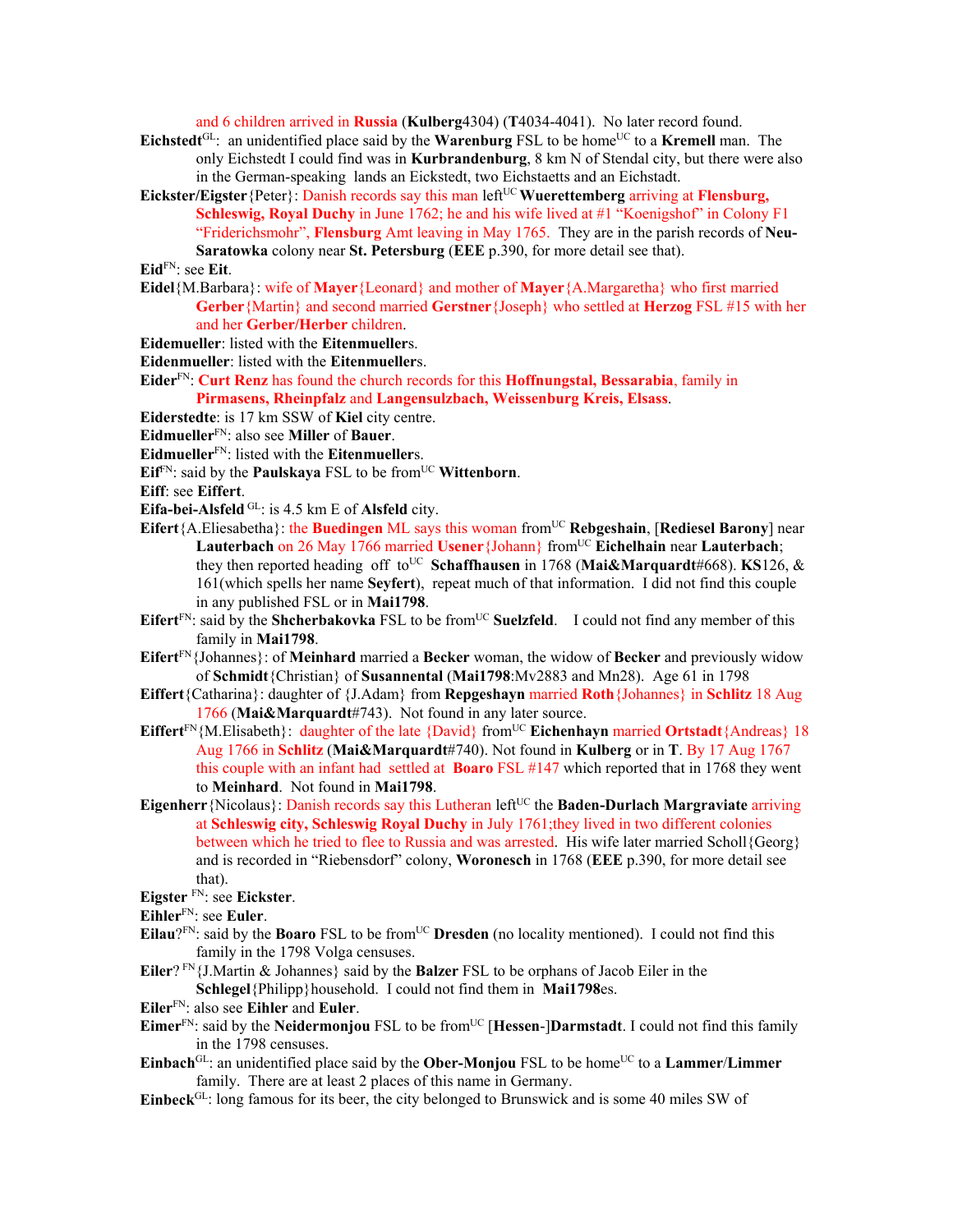Brunswick city. It was said by the **Katharinenstadt** FSL to be home<sup>UC</sup> to a **Heine** family.

- **Einersheim**GL: is 17 miles SE of **Wuerzburg** city. It was one of the northern-most holdings of the **Limpurg** counts whose seat was at Gaildorf 26 miles ESE of **Heilbronn** city.
- **Einhausen, [Kurpfalz**?]: said by the **Stephan** FSL to be home<sup>UC</sup> to a Linker family. Kuhlberg said this was in **Darmstadt**. There were at least 5 Einhausens in sthe German-speaking lands, apparently none was in **Hessen-Darmstadt** lands, and I think the one that is 20 km NNE of **Mannheim** city centre and was then in **Kurfalz** is the most likely.
- **Einike**?FN: said by the **Boaro** FSL to be from<sup>UC</sup> **Falkenstein**(?). I could not find this family in the 1798 Volga censuses.
- **Einschenk**? $F_N$ : said by the **Leichtling** FSL to be from  $U^C$  **Straubing** (no locality mentioned).
- **Einshuetz**{Christina E.}: married **Boht** {Juergen Ludwig} in **Luebeck** on 22 May 1766; another record gives his surname as **Voht** (**Mai&Marquardt**#158, **KS**122). **KS**122 has the year incorrectly as 1765. Not found in **Kulberg**, **T**, in any published FSL, or in **Mai1798**.
- **Eirich**FN: said by the1798 **Hildmann** census to be the maiden name of frau **Hiltmann** (**Mai1798**:Hd22).

**Eirich**{Sophia}: fromUC **Gelnhausen** married **Rausch**{Johannes} in **Buedingen** 24 Feb 1766

- (**Mai&Marquardt**#351). They arrived in **Russia** on 19July 1766 said to settle in **Saratov** and he said to be fromUC **Gelnhausen** (**Kulberg**2585). Not found in **T** or in any pubished FSL. In 1798 he may be in **Hockerberg**: {Johann}age 61 a **Bersch** wife age 57.
- **Eirich**<sup>FN</sup>: said by the **Schwed** FSL to be from<sup>UC</sup> **Lauterbach**, [**Fulda Bishopric**/**Riedesel Barony**]. For 1798 see **Mai1798**:Sw14.
- **Eirich**FN: also see **Rausch**.

- **Eischader**FN: said by the **Goebel** FSL to be fromUC **Kissing, Kurmainz**. Later spelled **Heischaeder** (**Mai1798**:Gb62).
- **Eischleger**FN: see **Oelschlaeger**.
- **Eisel/Eusel/Euesel/Eysel**<sup>FN</sup>{Georg Johann}: said by the **Norka** FSL (#149) to be from<sup>UC</sup> **Hessen** (no locality mentioned). Spelled **Eusel** in the 1775 **Norka** census. **KS**127 spelled his name **Eysel** and was from **Ronhausen**<sup>UC</sup> near **Rotenburg** now in **Hesse**. Spelled **Eisel** in 1798 and the wife's maiden name was given as **Becker** (**Mai1798**:Nr159, see also Nr208 and Wt8).
- **Eisel/Eusel/Euesel**<sup>FN</sup> {Johannes}: said by the **Norka** FSL to be from<sup>UC</sup> **Hessen** (no locality mentioned). Spelled **Eusel** in the 1775 **Norka** census. Spelled **Eisel** in 1798 (**Mai1798**:Nr200).
- **Eisel**FN: also see **Ensel** and **Eusel**.
- **Eisele/Eiseling**<sup>FN</sup>{Martin}: Danish records say this Lutheran left<sup>UC</sup> Wuerttemberg arriving at Schleswig **ccity, Schleswig Royal Duchy** in July 1761; with his wife and 4 children he lived at #2 "Roemers Hof" in Colony F15 "Julianenanbau", **Flensburg** Amt leaving in April 1765 (**EEE** ppp. 390-91, for more see that). said by the **Rosenheim** FSL #52 to be fromUC **Elbrunn**?, **Wuerttemberg Duchy**. For 1798 see **Mai1798**:Rm39.

**Eiseling**: see **Eisele**.

- **Eisenach**<sup>FN</sup> said by the **Frank** FSL to be from<sup>UC</sup> **Willez**(?), **Schlitz**. Said by the **Buedingen** ML to be homeUC to the **Goebel** woman who married in 1766 a **Wachtmeister** man; by 1767 this couple was in **Pfeiffer** (**Mai&Marquardt**:592)
- **Eisenach**GL/GS: this name was used sometimes for the city, 26 km WNW of **Gotha** city, and often for Duchy of which the city was the seat from 1741-1809: **Saxe-Eisenach Duchy**. Said by **Kulberg**109 to be home<sup>UC</sup> to **Goutprok** $(?)$ {Christian+w+1c}.

**Eisenach**GS, **Sachsen**: the original entry probably was intended to be **Saxe-Eisenach**.

- **Eisenach**<sup>GS</sup>, **Thueringen**: said by the **Katharinenstadt** FSL to be home<sup>UC</sup> to **Gige**? and **Happe** families. This most likely is the same place as the next entry, with Thueringen used here as a geographical description rather than a political entity.
- **Eisenach County**GS: this appears on a 1789 map to be a subdivision of the **Saxe**-**Eisenach Duchy**, bordering the duchy on the S, and with several exclaves: 3 within the **Meiningen Duchy**, and 1 each W and SW of that duchy.
- **Eisenach Duchy**GS: this duchy, more formally known as the **Saxe-Eisenach Duchy**, extended a few miles in all directions from **Eisenach** city, and south of the city. Futher S was its **Eisenach County** wotj its own scattered exclaves -- the southern-most exclave being around **Ostheim**, now in

**Eis**GL: see **Stadt Eis**.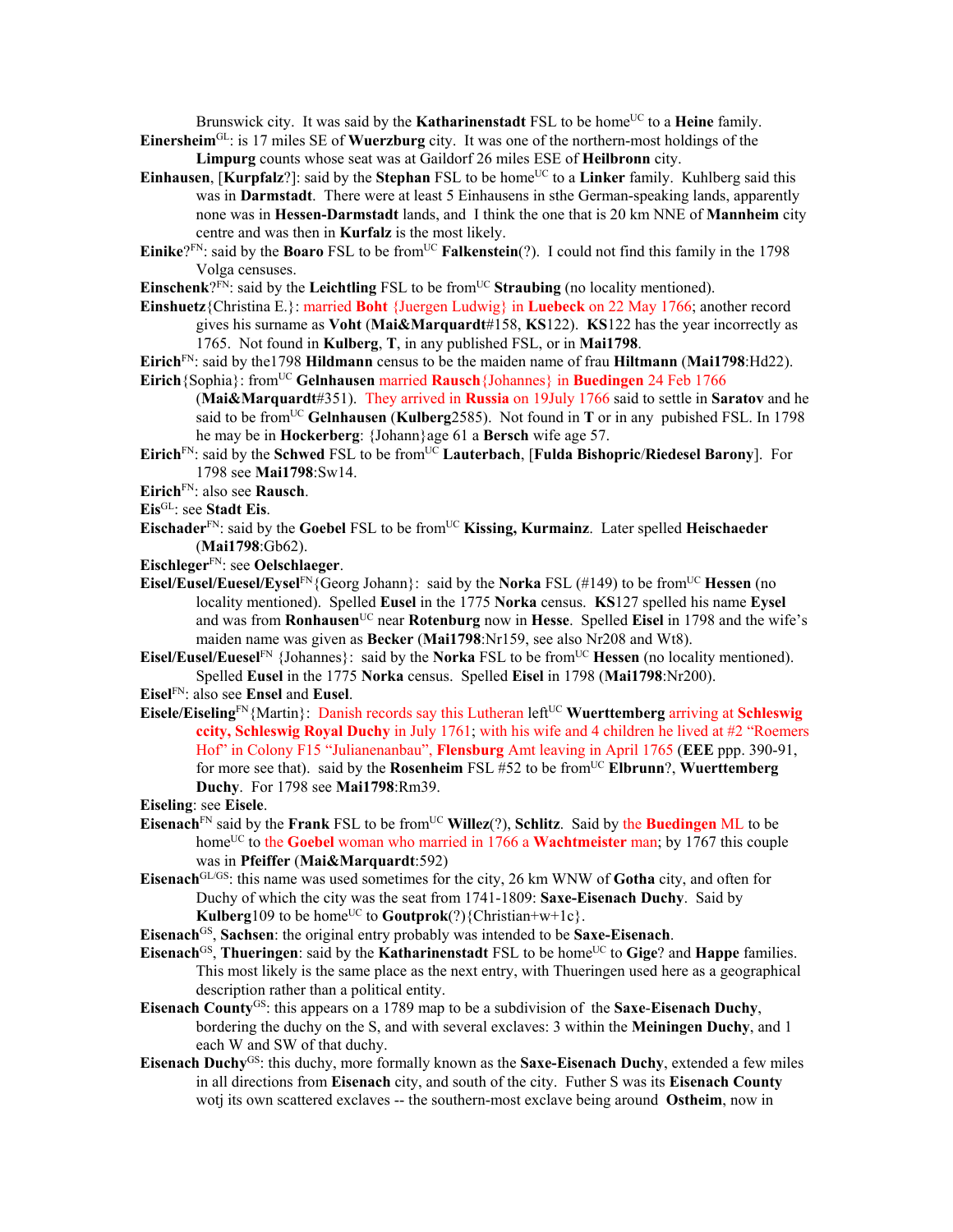**Bavaria**. The Eisenach duchy was from 1741 to 1809 controlled by the same family that controlled **Saxe-Weimar**. In 1809 the two duchies were formally merged to create the **Saxe-Weimar-Eisenach Duchy**.

- **Eisenbach, [Kur-]Trier**: said by the **Dehler** FSL to be home<sup>UC</sup> to a **Sensdorf**? family. This might be 5 miles ESE of **Koblenz** city. None of the other Eisenbachs I found would have been in **Kurtrier**.
- **Eisenbach**GL, **Riedesel Barony**: this town, some 2.5 miles SSW of **Lauterbach** city, was the official seat of the barony, although the principal home of the Barons was usually in **Lauterbach**.

**Eisenbeis**FN: see **Eisenbeiss**.

- **Eisenbeiss**FN: said by the 1816 **Glueckstal** census (**KS**:671, 253) to be **Dornhan**, **Horb** [**Amt**], **Wuerttemberg**. Using **FHL**(1,732,280), the **GCRA** verified this origin; see their book for more detail.Also spelled **Eisenbeis** (**KS**:253).
- **Eisenbeiss**FN: **Curt Renz** has found the church records for this **Hoffnungstal, Bessarabia**, family in **Dornhan, Sulz Oberamt, Wuerttemberg**.
- **Eisenberg**GL: see **Eichenborn**.
- **Eisenbrei**FN: listed by the 1816 **Glueckstal** census (**KS**:672, 253) with no origin. **KS**:253 said the family was from **Guendelbach**, **Waihingen** [**Amt**], **Wuerttemberg**. Using **FHL**(1,184,607-8), the **GCRA** verified this origin; see their book for details. Also spelled **Eisenbrey**.

**Eisenbrey**FN: see **Eisenbrei**.

- **Eisenheim**GL**, Wuerzburg**: said by the **Katharinenstadt** FSL to be homeUC to a **Keifer** family. There is an **Essenheim, Bavaria** some 14 miles NNW of **Wuerzburg** city.
- **Eisenhofen**?, [**Kurbayern**?] : said by the **Susannental** FSL to be home<sup>UC</sup> to an **Ingelmann** family. The only Eisenhofen I found is 31 km NW of **Munich** city centre and was then in **Kurbayen**.
- **Eisenhut**FN, **Echenhuth** and **Eisenhuth:**.
- Eisenhuth/Eisenhut<sup>FN</sup>{Susanna}: from<sup>UC</sup> Mauswinckel married in Buedingen 9 April 1766 **Kaltenschnee**{Andreas} (**Mai&Marquardt**#507). {Andreas & Anna} arrived in **Russia** 4 July 1766 (**Kulberg**1202). Not found in **T**. Before 20 June 1767 {Andreas} and wife {A.Catharina} had settled at **Dobrinka** FSL #89. They were still in **Dobrinka** in 1798, their names spelled **Kaltenschuh**{Andreas} and **Eisenhut**{Katharina} (**Mai1798**:Db28).
- **Eisenhut**<sup>FN</sup>{M.Elisabeth}: in the **Huck** FSL an **Eisenhut** orphan was living the **Repp**s who are said to have come from<sup>UC</sup> **Isenburg** (no locality mentioned). **Kuhlberg5757** shows her from<sup>UC</sup> **Isenburg** with her parents {Christian and A.Maria}, plus younger sister {Catherine E.}.
- **Eisenhut**<sup>FN</sup>: said by the **Norka** FSL to be from<sup>UC</sup> **Isenburg** (no locality mentioned). For 1798 see **Mai1798**:Nr90.
- **Eisenhuth** {J.Christoph}: from<sup>UC</sup> **Hayngrund**, father of daughter {Catharina E.} born 21 June 1766. baptized 23 June 1766 in **Buedingen (Mai&Marquardt**#1211). No later record has been found.
- **Eisenkramer**FN: this family name was found recorded in **Schlitz** marriage records 1762-1767; see **Flegel** trip.
- **Eisingen**GL, **Baden-Wuerttemberg:** see **Eitingein.**
- **Eismann**FN: said by the **Jost** FSL to be fromUC **Luebben**?, **Brandenburg**. I could not find this family in the 1798 Volga censuses.
- **Eisner**{H.Christian}FN: said by the **Warenburg** FSL to be fromUC **Doernigheim**, **Hanau** [**County**]. For 1798 see **Mai1798**:Wr56.
- **Eisner** {Melchior}<sup>FN</sup>: said by the **Warenburg** FSL to be from<sup>UC</sup> **Beisheim**, **Wertheim** [County]. For 1797 and 1798 see **Mai1798**:Mv3002,Wr11(where the wife's maiden name was given as **Siebert**),Lb39.
- **Eisweiler**GL**, Zweibruecken**: is some 21 miles NW of **Zweibruecken** city, and said by the **Bauer** FSL to be home<sup>UC</sup> to a **Schreimann** family. Later spelled **Schreiner**.

 $Eit$ <sup>PN</sup>: said by the **Doenhof** FSL to be from<sup>UC</sup> **Darmstadt** (no locality mentioned). Later spelled **Eid**.

**Eitaksisia**?GL: an unidentified place said to have been home<sup>UC</sup> to the **Koch** family (**Lk**17), possible early settlers in **Zuerich**.

**Eitemueller**: listed with the **Eitenmueller**s.

**Eitenbenz**FN: wife of **Stickelmeier** of **Bergdorf**.

**Eitenmueller** – various spellings interspersed in the following:

**Eidemueller/Eidmueller**FN{J.Martin}: **Brent Mai** proved he was born in 1720 in **Fraenkisch-Crumbach**,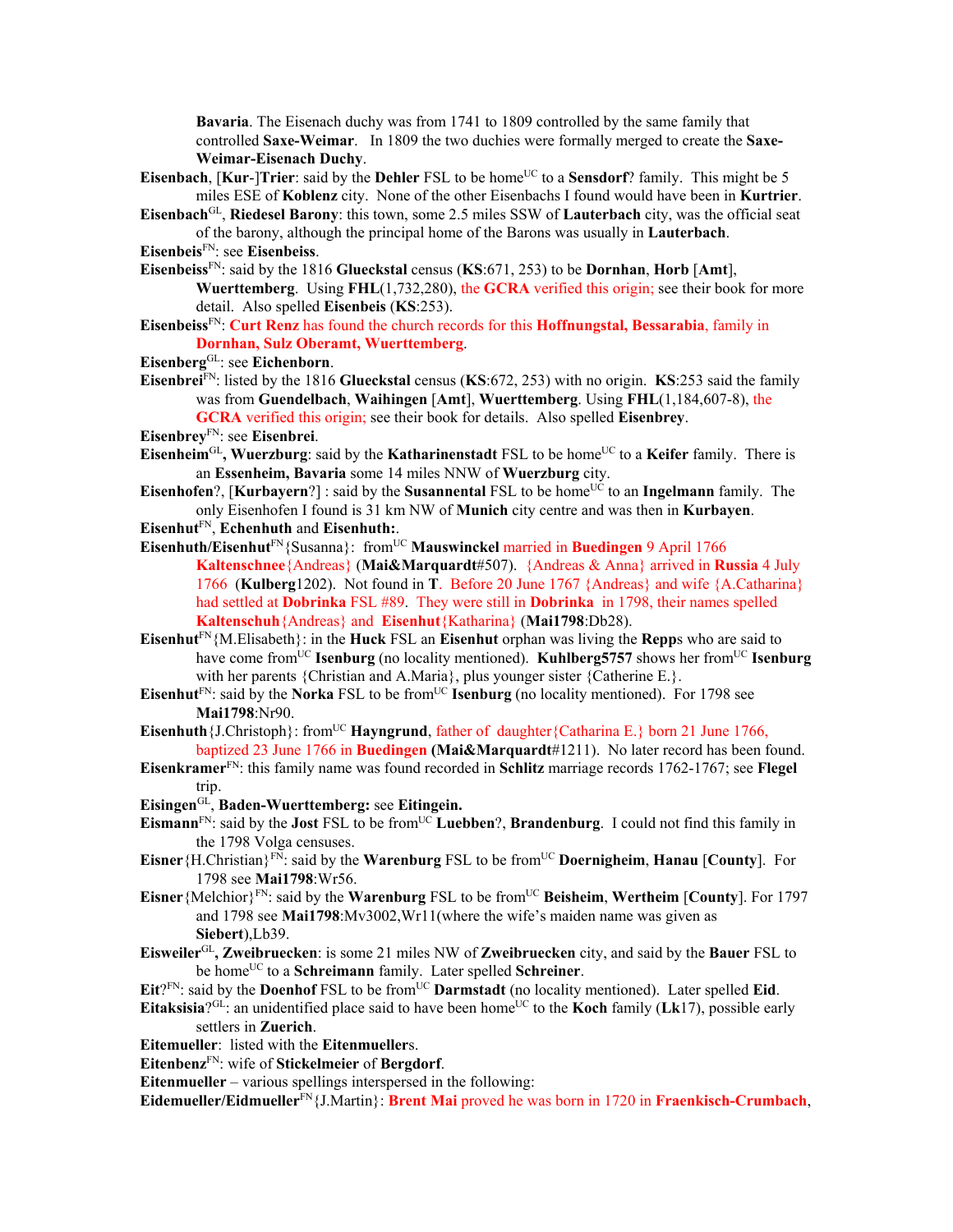for further information go to http://cvgs.cu-portland.edu/origins/e/eitenmueller\_bauer.cfm. He, his wife Christine (**Zahn**) and 4 children left **Fraenkisch-Crumbach** in 1766 for Russia (**Gieg1**); a pastor in **Fraenkisch-Crumbach** confirmed their origin there (**Mai&Marquardt**#1277). This origin is repeated in in **KS**126 and 165, and in **Bauer** FSL #1 where their origin was given as **Fraenkisch-Crumbach**, [**Hessen**-]**Darmstadt** [**Landgraviate**], the family name is mistakenly given as **Miller**. For 1798 see **Mai1798**:Br30, 51 and Mr4.

- **Eidmueller/Eidemueller**{A.Barbara}: **KS120** says this **Eidemueller** woman leftUC **Werschau** with her husband, Becker<sup>{J</sup>.Jakob} of<sup>UC</sup> Werschau near **Limburg**, heading for **Dehler**. Their parish priest, said they were from **Wersau**, got word that they had safely arrived at a village near **St. Petersburg** (**Mai&Marquardt**#1273). **KS120** that parish priest has a separate entry for another couple, an **Eidmueller** woman and **Becker** {Johannes}, who both left **Werschau** near **Limburg**. They too were reported arriving safely at a village near **St. Petersburg** (**Mai&Marquardt**#1278). These couple(s) may have been two couples or one, at any rate the **Bauer** FSL (br34) in 1767 lists Becker{Johannes} of **Werthe**?, [**Hessen-**]**Darmstadt** [**Landgraviate**] along with a wife whose given name seems uncertain but might have been something like {Krida Lisa}.
- **Eidenmueller**{ Catharine}FN: **KS**:118 says she married an **Amann**{Adam} in 1787 in **Neu-Saratowka**.
- **Eidemueller/Edenmueller/Eidenmueller/Eitenmueller**FN{J.Nikolaus}: with his **Bock** wife {Agathe} and 5 children left **Fraenkisch-Crumbach** near **Dieburg** in 1766 for Russia (**Gieg1** and **Mai&Marquardt**#1266). On 31 July 1766 they arrived in **Russia** (**Kulberg**2864). Not found in **Kulberg** or **T**. **KS**122 has **Edenmueller**; **KS**126 has **Eidenmueller** and says they went to a village near **Petersburg**. They settled in **Neu-Saratowka** (**Gieg1** and **Mai&Marquardt**#1266). Also see **Bock**, Heinrich.
- **Eidenmueller** {A.Barbara}: **KS**120 and 126 say she and her husband, **Becker**<sup>FN</sup> {J.Jakob}, left<sup>UC</sup> **Werschau** near **Limburg** [a mistake for **Wersau** near **Fraenkisch-Crumbach**] for **Russia**. I could not find them in any published FSL.
- **Eidemueller**FN: {Margaretha E}., born in **Hoellerbach**, married a **Becker** (**Gieg1**). I could not find them in any FSL.
- **Eifert/Eifer/Seyfert**{A.Eliesabetha/A.Elis.}: fromUC **Reppershayn, Riedesel Barony** married **Usener**{Johannes} in **Buedingen** 26 May 1766 (**Mai&Marquardt**#668). **KS**126 and 161 say she is from **Rebgeshain** near **Lauterbach** and say they were going to **Schaffhausen**. With one young daughter they rrrived in Russia 14 Sept 1767 (**Kulberg**6516). He must soon have died; later in 1766 the wife and daughter in **Oranienbaum** took transport for the **Volga** (**T**3882-3883). Not found in any published FSL or in **Mai1798**. They may have died, or the mother remarried …
- **Eiff**: see **Eiffert**.
- **Eiffert**{A.Maria}: daughter of the former {David} of<sup>UC</sup> **Eichenhayn** (now **Eichelhain**, **Lauterbach**) married in **Schlitz** 18 August 1766 **Eiffert**{Conrad} (**Mai&Marquardt**#741). Not found in any later source under this family name, but someone has suggested that they may be **Eiff**{Conrad & A.Maria) who arrived in **Russia** 12 Sept 1766 (**Kulberg**5406) and who later in 1766 in **Oranienbaum** took transport for the **Volga**, on which trip she died (**T**1297-1298).
- **Eiffert**{Conrad}: son of {Casper} of<sup>UC</sup> **Thirrlammen** (now **Dirlammen**, **Lauterbach**) married in **Schlitz** 18 August 1766 **Eiffert**{A.Maria} (**Mai&Marquardt**#741). Not found in any later source under this family name, but someone has suggested that they may be  $\text{Eiff}\{\text{Conrad } \& A.\text{Maria}\}$  who arrived in **Russia** 12 Sept 1766 (**Kulberg**5406) and who later in 1766 in **Oranienbaum** took transport for the **Volga**, on which trip she died (**T**1297-1298).

**Eilingen**[Elisabet}: sister-in-law of **Schmidt**{Martin} in German colonies in **Denmark** (**EEE** p.587). **Eitenburg**, **Gessen**: should be **Ortenberg, Hessen-Kassel Landgraviate**.

- **Eitingein**(?)<sup>GL</sup>, **Baden Durlach**: an unidentified place said by the **Preuss** FSL to be home<sup>UC</sup> to an **Jung** family. This might be **Eisingen**, **Baden-Wuerttemberg**, some 4 miles NNW of **Pforzhem**. An **Eltingen** is 16 miles SE of **Pforzheim**.
- **Eiyer**{A.Catharina}: was a god parent at the 22 May 1766 **Luebeck** baptism of the son of **Scheel**{J.Heinrich & Sophia} (**Mai&Marquardt**#1310). No later record found.
- **Ekart** FN: filed amonst the **Eckhard**s.
- **Ekebergen**(?)<sup>GL</sup>, **Hanau**: this may have been **Heckenbergheim**.

**Ekeborn**<sup>GL</sup>, Ints County: said by the Walter FSL to be home<sup>UC</sup> to a Lenz family.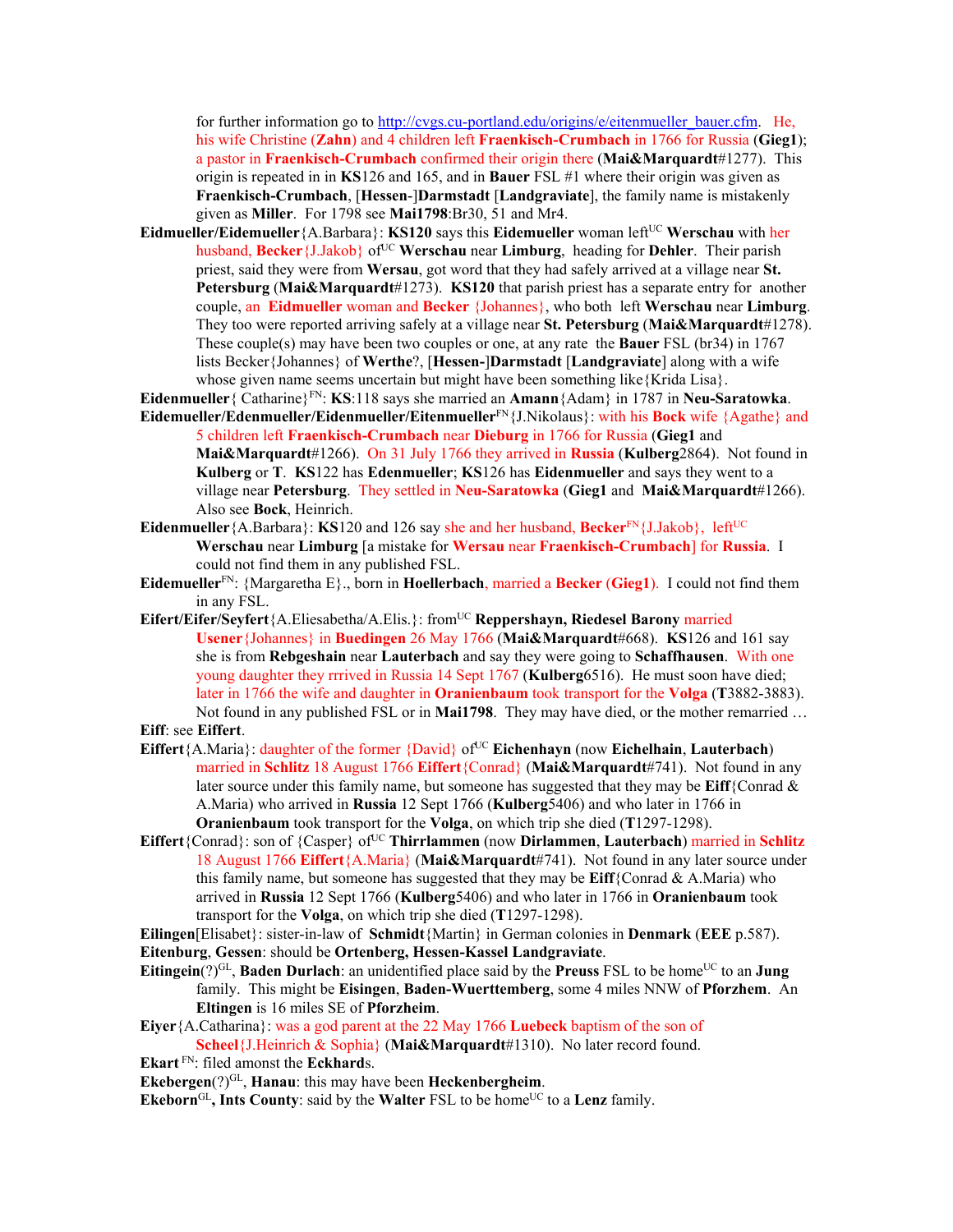**Ekersporn**<sup>GL</sup>, Hesse-Darmstadt County: said by the Walter FSL to be home<sup>UC</sup> to a Bechtolt family. **Eket**(?)<sup>GL</sup>, **Friedberg**: an unidentified place said by the **Kraft** FSL to be home<sup>UC</sup> to a **Wiehl** family. **Ekhart**FN: filed amonst the **Eckhard**s.

**Eklaystein**? $G<sup>L</sup>$ : an unidentified place said by the **Neidermoniou** FSL to be home<sup>UC</sup> to a **Burghardt** family. **Ekler**FN: born in **Goeppingen**, **Goeppingen** [**Amt**], **Wuerttemberg** as proved by the **GCRA** using **FHL**

1,056,923. She was the illegitimate daughter of Herr **Fischer**'s **Steib** wife, and was listed in the 1816 **Bergdorf** census (**KS**:659, 254) with no origin. See the **GCRA** book for more detail.

- **Eklich**? $F_N$ : said by the **Keller** FSL to be from<sup>UC</sup> **Konstanz**. I could not find this family in the 1798 Volga censuses.
- **Ekspel**? $F_N$ : said by the **Lauwe** FSL to be from<sup>UC</sup> **Wildbach**, **Wittenberg**. I could not find this family in the 1798 censuses.

**Elag**(?)GS: an unidentified state said by the **Bauer** FSL to be where**Kollmar** is.

**Elabs**GL: an unidentifed locality said by the earliest transcription of the **Stahl-am-Karaman** FSL #31 to be in the **Dormstadt/Darmstadt**? area and to be home<sup>UC</sup> to **Shifler** {Bernhard}.

- **Elbach**FN: said by the **Merkel** FSL to be fromUC **Copenhagen, Denmark.**
- **Elben/Elbin**<sup>GL</sup>, **Preussen**: said by the **Kratzke** FSL to be home<sup>UC</sup> to a **Maljawski/Malyavski** family. This might be **Elbing**?
- **Elbenrod**GL, [**Hessen-Darmstadt**]: is some 2 miles ENE of **Alsfeld** city, and said by the **Neidermonjou** FSL to be home<sup>UC</sup> to a **Karl**{Adam} family. Said by the **Paulskaya** FSL to be home<sup>UC</sup> to an **Erlenbach** family.
- **Elbergen**?: said by the **Stephan** FSL to be home<sup>UC</sup> to a **Spielmann** family. At that time there were two Elbergen in the German-speaking lands, both in **Muenster Bishopric**, one 8 km S, and the other 36 km NE, of Lingen city.
- **Elberkirchen**? $G<sup>L</sup>$ : an unidentified place said by the **Neidermonjou** FSL to be home<sup>UC</sup> to a **Jung**{Sebastian} family.
- **Elberrod**?: an unidentified place said by the **Ernestinendorf** FSL to be home<sup>UC</sup> to a Lill? family. This might be **Elbenrod**, **Hessen-Darmstadt Landgraviate**.
- **Elbersdorf**<sup>GL</sup>: an unidentified place said by the **Paulskaya** FSL to be home<sup>UC</sup> to a **Herrmann** family. This might have been in **Hessen-Kassel** some 15 miles SSE of **Kassel** city, or in **Kursachsen** some 11 miles ESE of **Dresden** city.
- **Elbin**GS, see **Elben** or **Elbing**.
- **Elbing**GL, [Polen]: is some  $32$  miles ESE of **Danzig** and said by the **Dobrinka** FSL to be home<sup>UC</sup> to a **Bast** family. Said by the **Kamenka** FSL to be home<sup>UC</sup> to a **Engeler** family. In 1772 Elbing became part of **West Prussia**.
- **Elbing** $GL$ , **Polen**: said by the **Brabander** FSL to be home<sup>UC</sup> to a **Herzer** family.

**Elbing**GL: see also **Elben**, **Elbin**, and **Elblag**.

**Elbing**<sup>GL</sup>, **West Prussia**: now Elblag, Poland, was said by the **Blumenort** FSL to be home<sup>UC</sup> to a **Warckentin** family in 1805. Said by the **Orloff** FSL to be home<sup>UC</sup> to a **Warckentin** family. Elbing was then also a district center. Said by the **Rosenort** FSL to be home<sup>UC</sup> to a **Zacharias** family.

- **Elbingen**: an unidentified place said by **Kulberg**65 to be home<sup>UC</sup> to **Wilhelm** {Christina.
- **Elblag**GL is Polish for **Elbing.**
- **Elbor**?<sup>GL:</sup> an unidentified place said by the **Orlovskaya** FSL to be home<sup>UC</sup> to a **Loch** family. Kuhlberg said this was in the state of **Darmstadt**.
- **Elbruck**?, Wachtenberg?: an unidentified place said by the Brabander FSL to be home<sup>UC</sup> to a **Fackenbusch** family.
- **Elbrunn**?, **Herzogtum Wuerttemberg**[sic?]: said by the **Rosenheim** FSL to be home<sup>UC</sup> to an **Eisele** family. The only Elbrunn I can find was in **Kurbayern**, 55 km SE of **Landshut**, far from any **Wuerttemberg Duchy** lands.

**Elbsdorf**: an unidentified place said by **Kolberg**125 to be home<sup>UC</sup> to the Catholic **Schneider** {Jacob+w}.

- **Elchesheim**<sup>GL</sup>, **Rastatt** [Amt], **Baden**: is 4.5 miles N of **Rastatt** city, and said by **KS**:349 to be home<sup>UC</sup> to **Kurz**{Jacob} who it said left for<sup>UC</sup> Glueckstal.
- **Elchner**<sup>FN</sup>: said by the **Paulskaya** FSL to be from<sup>UC</sup> **Reichenbach**. In 1798 the family name was spelled **Elkner** (**Mai1798**:Bb41).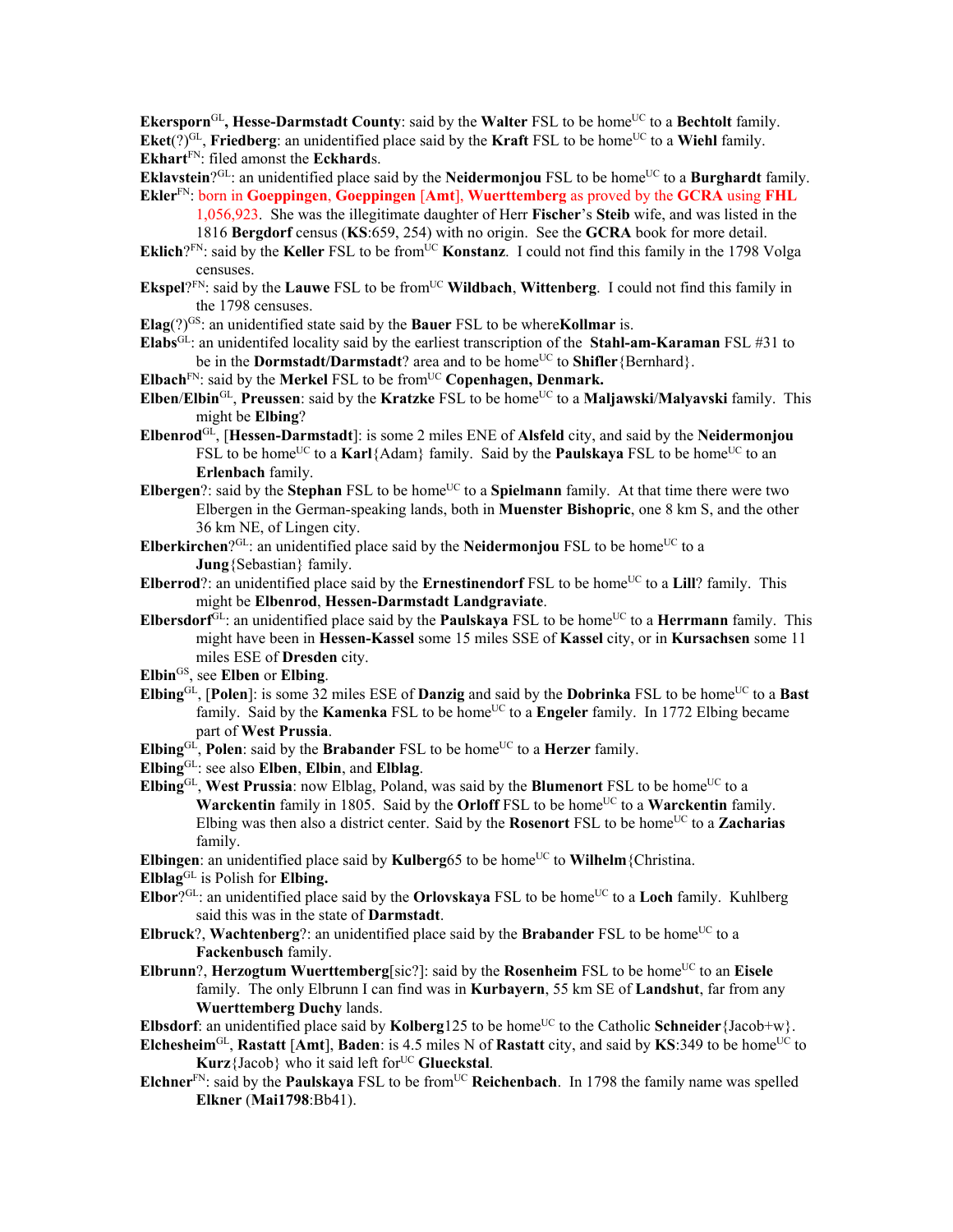**Eleanu**?FN: said by the 1798 **Straub** census (Sr4) to be the maiden name of frau **Appel**.

- **Elenberger**FN: said by the **Dinkel** FSL to be fromUC **Petersburg, Russia**, having come there from **Holstein** (no locality mentioned). Also spelled **Ehlenberger**.
- **Elenz**: go to **Holenz**.
- **Elers**?FN: the **Dinkel** FSL says this step-son was living in a **Hollbeck**? household from **Lueneburg**.
- **Elf**<sup>FN</sup>: said by the **Neidermonjou** FSL to be from<sup>UC</sup> **Waschenbach**. I could not find this family in the 1798 censuses.
- **Elfeld**: an unidentified place said by Recruiter Beauregard's list to have been home<sup>UC</sup> to the **Hertz**{Adam} family; Kuhlberg said this was in [**Kur**-]**Mainz** (**Lk**136 and **K**5476).
- **Elfershausen**<sup>GL</sup>: an unidentified place said by the **Ober-Monjou** FSL to be home<sup>UC</sup> to a **Sell** man. There are at least 2 places of this name in Germany.
- **Elfner**FN: listed by both the 1816 **Kassel** census (#77) and **KS**:254 without origin. See the **GCRA** book for more.
- **Elhart**{Matthias}:
- **Elheim**<sup>FN</sup>: said by the **Pfeiffer** FSL to be from<sup>UC</sup> **Wuerzburg** no locality indicated. Later spelled **Ehlhein** (**Mai1798**:Pf73).
- **Eli**FN: listed by both the 1816 **Kassel** census (#98) and **KS**:254 without origin. Using **FHL**#247,646 the **GCRA** proved origin in **Niederhochstadt**, **Landau** [**Amt**], **Rheinpfalz**. See their book for more. Also spelled **Ely**.
- **Elisabeth**BV: the original name for **Tarutino**.
- **Elisabethgrad**GL, **Podolia**: aka **Zinovievsh** and **Yelizavetgrad**, nka Kirovohrad, **Ukraine**, 154 miles SSE of **Kiev**. The **GCRA** found **Hochhalter** and **Rudolf** families associated with it in 1809.
- **Elkner**FN: see **Elchner**.
- **Ell**FN{J.Eberhard}: said by the **Roethling** FSL (#11) to be fromUC **Kammerzell/Kaemmerzell**, **Fulda**  [**Bishopric**]. **KS126** repeats this except spelled his name {J.Eberth}.
- **Ellang**<sup>FN</sup>{Balthasar}: said by the **Roethling** FSL (#13) to be from<sup>UC</sup> **Langenprozelten, Kurmainz**. **Gelnhausen/Gemuenden (Main), Hessen. KS126** repeats this except says **Langenprozelten** near **Gemuenden**.
- **Ellbrunn**<sup>?GL</sup>: an unidentified place said by the **Paulskaya** FSL to be home<sup>UC</sup> to a **Lichtenstein**? family. Kuhlberg said this was in **Pfalz**. The only Ellbrunn I can find is deep in **Bavaria** far from **Kurpfalz** lands.
- **Ellenbacher**<sup>FN</sup>: said by the **Belowescher Kolonien** FSL to be from<sup>UC</sup> **Erbach** (no locality mentioned).
- **Ellenburger**FN: this family name was found recorded in **Schotten** parish records for many generations prior to 1767; see **Flegel** trip.
- **Eller**<sup>FN</sup> $\{J/G.Heinrich\}$ : said by the **Krasnoyar** FSL (#26) to be from<sup>UC</sup> **Braunfels**(?), no locality mentioned. **KS**126 says **Eller**{G.Heinrich} was fromUC **Roethges**, [**Solms-Braunfels Principality**] near **Giessen**. [J.H. and G.H. probably were the same guy – ed]. Jim Pickelhaupt says he found this man's origins.
- **Ellermeier**{Sophia Elionora}: was the wife of **Ehrfurt**{Karl Gottfried} in 1776 when in **Orlovskaya** they were discharged to **Moscow** (**Mai1798**:Mv2135).
- **Ellert** In 1798 spelled **Ehlert** (Mai1798:Rm20(when the wife's maiden name was given as **Schneider**), Rm35 and En21).
- **Ellerwald**GL, **Elbing Amt**: is now Janowo, **Poland**, and was some 2.5 miles W of **Elbing** city. Said by the **Rosenort** FSL to be home<sup>UC</sup> to **Jantzen** and **Rempel** families. Said by the **Tiege** FSL to be homeUC to the **Ginter**, **Kroecker**{Peter}, **Neufelt/Neufeld** and **Toews**{Philipp} households, and possibly to a **Baergen** household.
- **Ellhofen**GL, **Heilbronn** [**Amt**], **Wuerttemberg**: is 4 miles E of Heilbronn and proven by **GCRA** to be home to **Goetz** and **Huber**{Johannes/Gottlieb} who went to **Glueckstal**. : Said by both the 1816 **Kassel** census (#115) and **KS**:280 to be home<sup>UC</sup> to **Goetz**{Jakob}. See the **GCRA** book for more details.
- **Ellhofen**GL**, Weinsberg Oberamt, Wuerttemberg**: is about 1 mile E of **Weinsberg, Baden-Wuerttemberg**, and was home to a **Goetz** family that settled in **Hoffnungstal, Bessarabia**.
- **Ellingen**, **Kurpfalz**[sic?]: an unidentified place said by the **Warenburg** FSL to be home<sup>UC</sup> to a **Boes**? family and possibly to a **Flach** family. I found 4 Ellingens, none of them on former Kurpfalz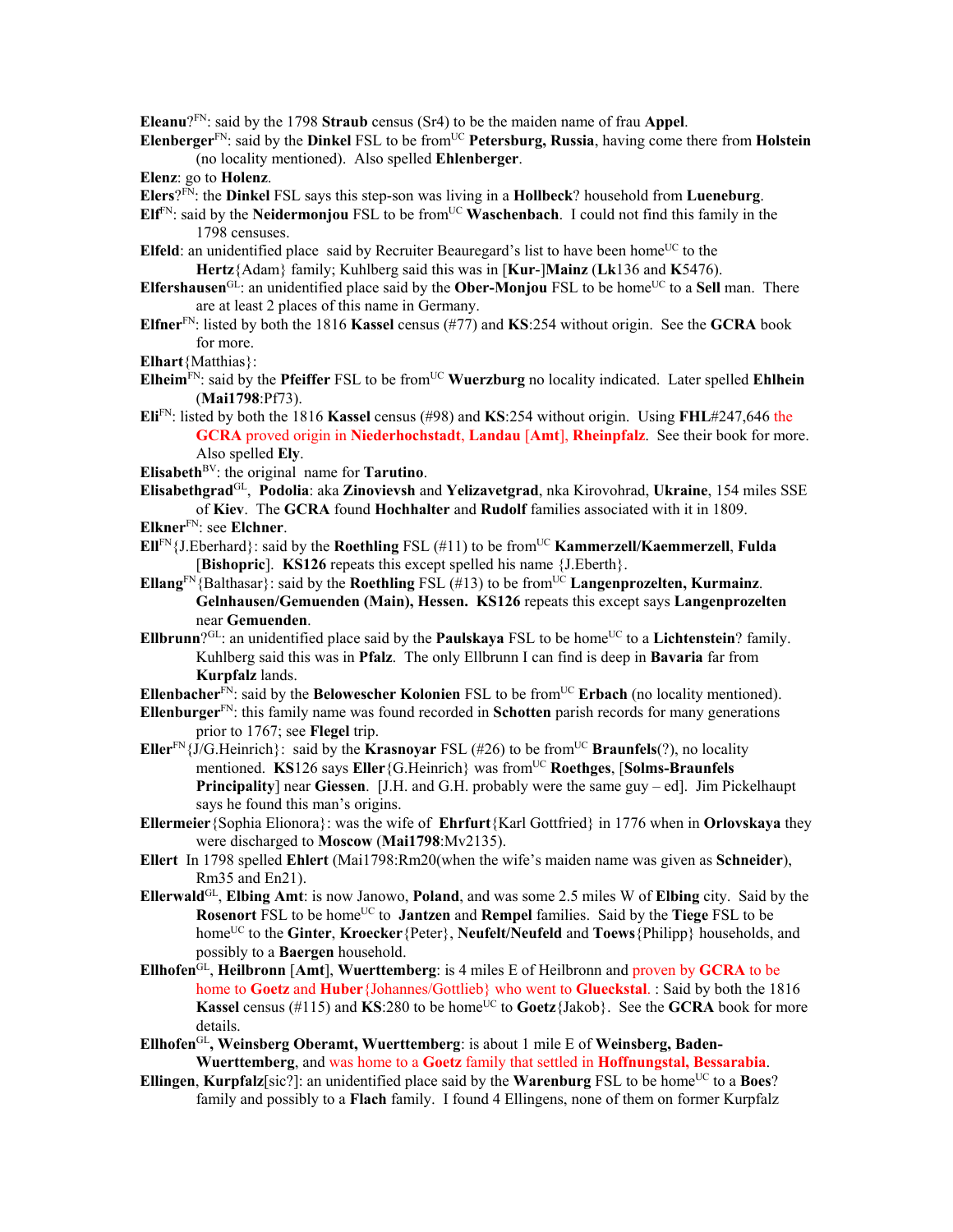lands.

- **Ellmendingen**?, [**Baden**-]**Durlach** [**Margraviate**]: is 8.5 km W of **Pforzheim** city centre and was said by the **Schaefer** FSL to be home<sup>UC</sup> to the **Boes** family. This is the same place as the next entry, except 50 years earlier.
- **Ellmendingen**GL, **Pforzheim Amt**, **Baden**: is some 5 miles WNW pf **Pforzheim**, and was home to a **Schlittenhardt** family that settled in **Gueldendorf, Odessa**.
- **Ellnrode**GL, **Frankenberg** [**Amt**], **Hesse**: is 9 miles SE of **Frankenberg** town. **KS**:429 said **Schmidt**<sup>FN</sup>{Hermann} came from<sup>UC</sup> here; the **GCRA** proved he never came to **Bergdorf**.

- **Ellwangen**, [**Principal Provosty**]: is 30 km NE of **Schwaebisch Gmuend** and is said to be the birthplace<sup>UC</sup> of Gall{A.Marg.} who married **Hoedl**{Stephan} 30 Apr 1766 in **Woehrd** (**Mai&Marquardt**#784).
- **Elm**<sup>GL</sup>, Brandenstein: is in Hesse, 1 mile NE of Schluechtern. Said by the Schlitz ML to be home<sup>UC</sup> to the **Stoppel** man who in 1766 married an **Eyring** woman; this couple settled in **Boregard**   $(Mai&Marguardt#733)$ . Said by the **Schlitz** ML to be home<sup>UC</sup> to the **Schmidt** woman who married a **Herber** man; this couple settled in **Schaefer** (**Mai&Marquardt**#532). See **Mitnachbars-zu-Elm**GL.
- **Elmen**(?)GL, **Hannover**: an unidentified place said by the Stumpp supplement to the **Dietel** FSL to be home<sup>UC</sup> to a **Lakmann** family. According to a **Luebeck** ML this **Lackmann** man married a **Schneck** woman in 1766 (**Mai&Marquardt**#116).
- **Elmenhorst**?<sup>GL</sup>: an unidentified place said by the **Galka** FSL to be home<sup>UC</sup> to a **Bergmann** family. There are at least 8 Elmenhorsts in Germany, all in the North.
- Elmknecht? FN: said by the Boregard FSL to be from<sup>UC</sup> Etalt? with Lenert stepsons in the household. I could not find the Elmknecht family in the 1798 Volga censuses.
- **Elmshorn**, [**Schleswig**-]**Holstein** [**Royal Duchy**]: is some 32 km NW of **Hamburg** city centre and was said by the **Stahl-am-Tarlyk** FSL to be home<sup>UC</sup> to the **Dietrich** family and possibly to their **Mueller**{Johann} step-children. I could not find members of this family in **Mai1798**.
- **Elmstein**GL, **Landau** [**Amt**], **Pflaz**: is 14 miles NW of Landau-in-der-Pfalz, and proven by **GCRA** to be home to the **Bruechler** family that went to **Glueckstal**. See the **GCRA** book for more details.
- **Els**?FN: the **Dinkel** FSL says this orphan was living in a **Hartmann** household from **Bulwitz**(?), **Schweden**.

**Els**FN: also see **Ils**.

**Elsaesser**FN: said by the **Bergdorf** 1858 census (**KS**:668, 254) to have been from **Vaihingen**, **Stuttgart** [**Amt**], **Wuerttemberg**. This origin (**Vaihingen auf den Fildern**) was verified by the **GCRA** using **FHL**(1,055,888). See their book for more detail.

**Elsanka**VV: one spelling of the Russian name for **Husaren**VV.

**Elsar**FN: see **Eltzer**.

- **Elsass**<sup>GS</sup>, see **Alsace**. Said (no locality indicated) by the **Dietel** FSL to be home<sup>UC</sup> to **Jaerger** and **Vogel** families. Said by the **Kratzke** FSL to be home<sup>UC</sup> to a **Schunk** family, no locality mentioned. Said (no locality mentioned) by one entry in  $KS:425$  to be home<sup>UC</sup> to the **Schlant** family that settled in **Neudorf**. Said with no locality indicated by KS:243 to be home<sup>UC</sup> to the **Denin** family that went to **Glueckstal** by way<sup>UC</sup> of **Poland**. Said by **Kulberg**134 to be home<sup>UC</sup> to (**Fried**{Georg+w+1c}.
- **Elsass<sup>GS</sup>, France**: said (no locality indicated) by the Stumpp supplement to the **Dietel** FSL to be home<sup>UC</sup> to a **Mueller** family.
- **Elsasser**{Jacob/J.Jakob}: married **Wentzel**{Charlotte} 15 March 1766 in **Buedingen** (**Mai&Marquardt**#435 & **KS**126). With wife {Charlotta} arrived in Russia on 25 July 1766, he said to be fromUC **Gelnhausen** (**Kulberg**2613). Not found in **T**. By 17 Aug. 1767 an **Elsasser**{Jacob} and wife {Katharina} and 3 children had settled in **Neidermonjou** FSL #172 which said he was from<sup>UC</sup> Hessen-Darmstadt. For 1798 see Mai1798: Nm34. It seems quite possible that the first two references here and the last two are for separate men.
- **Elsasser**<sup>FN</sup>{J.David}: with wife {Margaretha} arrived in **Russia** on 19 July 1766, he recorded as from<sup>UC</sup> **Gelnhausen** (**Kulberg**2627). Not found in **T**. By July 1767 they had settled in **Schwab** FSL #25 he said to be fromUC **Gelnhausen** [**Imperial City**]. For 1795 and 1798 see

**Ells**FN: see **Ils**.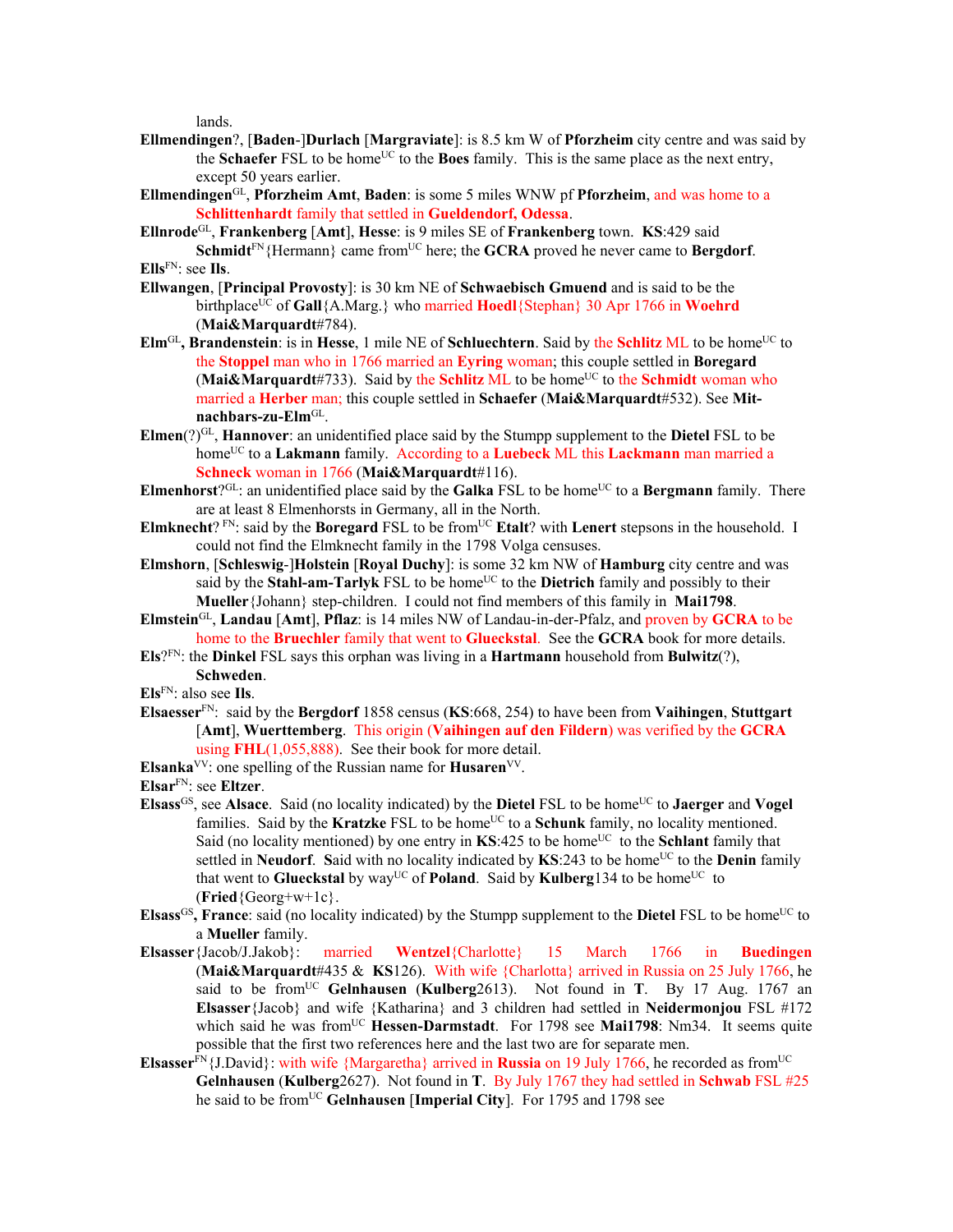**Mai1798**:Mv2685Gk32, 33, Sb14, 38.

- **Elsasser**{J.Conrad}: his 28 May 1766 **Luebeck** baptism as the son of {Johann} and wife
	- **Hagen**{Henrietta} (**Mai&Marquardt**#1311). He arrived in Russia with his parents.
- **Elsasser**{Johann}: and wife **Hagen**{Henrietta} were parents of **Elsasser**{J.Conrad} who was baptized on 28 May 1766 in **Luebeck** (**Mai&Marquardt**#1311). He arrived in Russia with wife {Christina}, son {Conrad} and his mother {Eva}on 4 July 1766, which record said he came fromUC **Isenburg** (**Kulberg**1231). Not found in **T**, in any published FSL or in **Mai1798**.
- **Elsasser** {Jonas}: with wife {Ester} arrived in **Russia** 20 May 1766, he recorded as from<sup>UC</sup> **Pfalz** (**Kulberg**335}. Not found in **T**, any published FSL, or **Mai1798**.
- **Elsbach**: said by the **Schwab** FSL to be home<sup>UC</sup> to the **Bernhardt** family. This probably was Elsbach, **Erbach County**, 2 km SW of **Erbach** city.
- **Elscheid**<sup>FN</sup>: the **Katharinenstadt** FSL says this orphan was living with a **Helwig**? family from<sup>UC</sup> Alzey.
- **Elscheidt**FN: said by the 1798 **Boregard** census to be the maiden name of frau **Sommer**.
- **Elscheidt**FN: said by the **Neidermonjou** FSL to be fromUC **Heina**. For 1798 see **Mai1798**:Zr49.
- **Elschiburg**?, **Kurtrier**: an unidentified place said by the **Leitsinger** FSL to be home<sup>UC</sup> to a **Spaetter** family.
- **Elsdorf**: an unidentified place said by the **Ernestinendorf** FSL to be home<sup>UC</sup> to a **Koch** family. Kuhlberg said this place was in **Darmstadt**. There were at least 5 Elsdorfs in **Germany**, none of those 5 was within **Hessen-Darmstadt**.
- **Elsebach**: see **Elsenbach**.
- **Elsenbach**{given name??}: **KS126** said he went to **Leichtling**. I did not find him in any published FSL. Two younger **Elsebach** men were recorded in 1798 in **Leichtling** (**Mai1798**:Lg21 & 43).
- **Elsenz**GL, **Kurpfalz**: is some 5 miles SSW of **Sinsheim** city. Arliss has found some evidence that the **Clauser** family which settled first in **Dobrinka** may have come from here having earlier come from **Switzerland**.This Elsenz is the same as the next two, just some 40 years earlier.
- **Elsenz**, **Bruchsal** [**Amt**], **Baden**: is 11 miles NNE of **Bruchsal** city. This is **Elsenz**, **Eppingen** [**Amt**], **Baden**
- **Elsenz**, **Eppingen** [**Amt**], **Baden**: is 4.5 miles NW of **Eppingen** city. The **GCRA** proved this home to the **Benz**{Abraham} family that went to **Kassel**.
- **Elters**?<sup>GL</sup>: an unidentified place said by the **Pfeiffer** FSL to be home<sup>UC</sup> to a **Lohmann** family. There is an Elters some 8 miles ENE of **Fulda** city.
- **Eltersdorf**, **Erlangen**, **Nuernberg** [**Imperial City**]: is now a neighborhood about 4 km S of **Erlangen** city centre and probably did in the 1760s belong to **Nuernberg Imperial City**; but **Erlangen** did not so belong and was consistently part of **Brandenburg-Bayreuth Margraviate** from 1603 to1806.
- **Eltersdorf**, [**Nuermberg Imperial City**]: was just S of **Frauenaurach** and S of **Erlangen** city of which it is now a neighborhood; said by a **Woehrd** ML to be home<sup>UC</sup> to **Andresz**{Marg.} who in 1766 married **Ahm**{Johann} (**Mai&Marquardt**#789 and **KS**:118).
- **Eltingen**GL**:** see **Eitingein.**
- **Eltman**?GL, [**Wuerzburg Bishopric**]: is 10 miles NW of **Bamberg** city, and said by the **Paulskaya** FSL to be home<sup>UC</sup> to a **Long**? family. Usually spelled **Eltmann**.
- $E$ **Itz**<sup>FN</sup>: said (no locality indicated) by the **Brabander** FSL to be from<sup>UC</sup> **Anhalt-Zerbst** with a young **Gerhard** man in the household. I could not find the **Eltz** family in the 1798 Volga censuses.
- **Eltz Barony**GS: lay S of Muenstermalfeld between that town and the Mosel river, but touching neither. It may have included the village of Keldung.
- **Eltzbeck**{Kaspar}: **Ks126** said he came from **Lohrhaupten** near **Gelnhausen**. I could not find him in any published FSL or in Mai1798.
- **Eltzer**<sup>FN</sup>: said by the **Louis** FSL to be from<sup>UC</sup> **Schwitzing**?, **Kurtrier** and his wife was said to be from **Michelhausen**. In 1798 the family name was spelled **Elsar** (**Mai1798**:Ls08).
- **Elwangen**GL: probably is the city which is 102 miles SE of **Frankfurt-am-Main** in Baden-Wuerttemberg and said by the **Kamenka** FSL to be home<sup>UC</sup> to a **Vogelmann** family. However there also is a village of Elwangen much further S in Baden-Wuerttemberg.

**Ely**FN: see **Eli**.

**Elz**<sup>GL</sup>: an unidentified place said by the **Paulskaya** FSL to be home<sup>UC</sup> to a **Tersich**? family. This could be